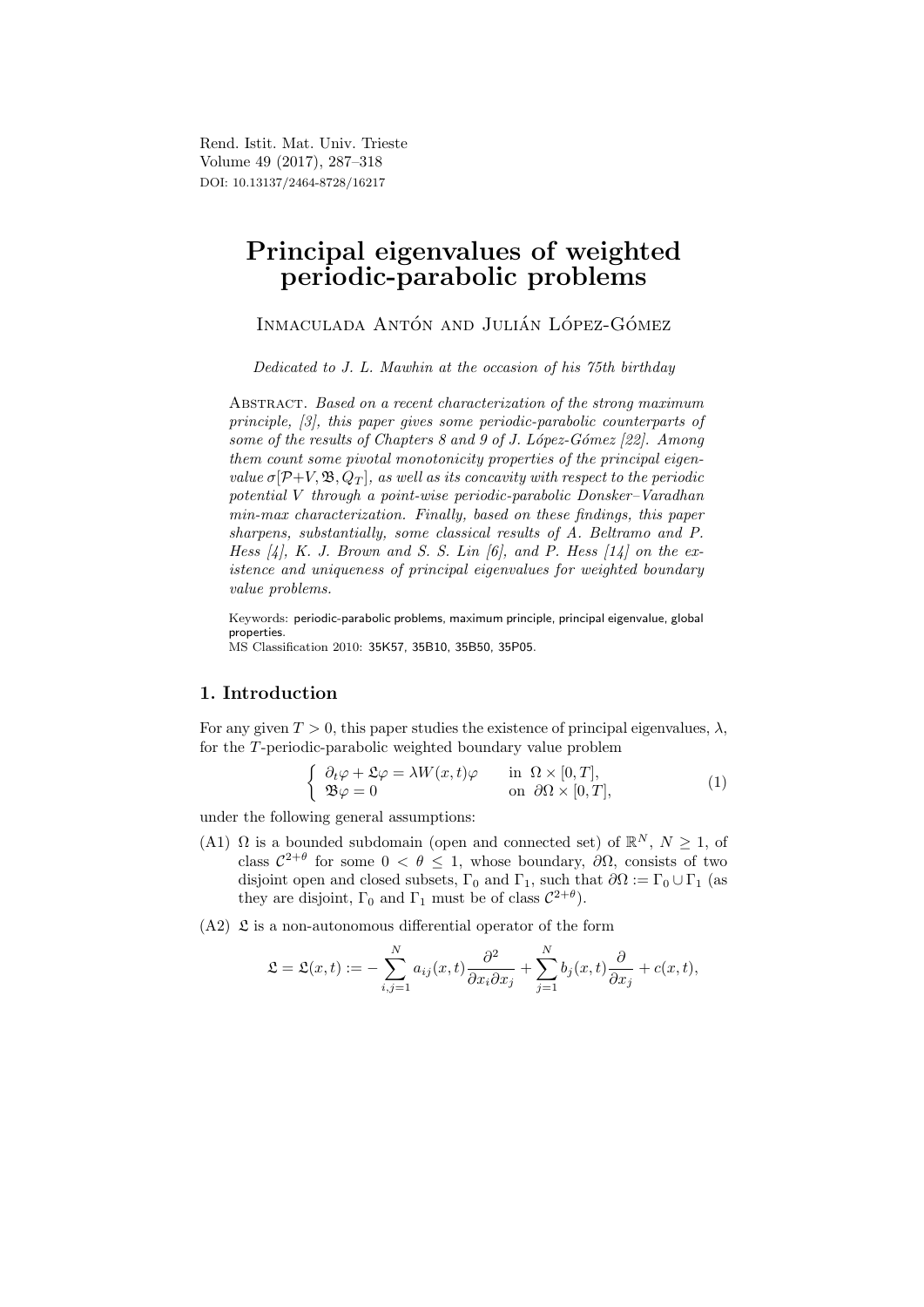with  $a_{ij} = a_{ij}, b_j, c \in F$  for all  $i, j \in \{1, ..., N\}$ , where

$$
F := \left\{ u \in \mathcal{C}^{\theta, \frac{\theta}{2}}(\overline{\Omega} \times \mathbb{R}; \mathbb{R}) : u(\cdot, T + t) = u(\cdot, t) \text{ for all } t \in \mathbb{R} \right\}.
$$
 (2)

Similarly,  $W \in F$ . So,  $\mathfrak{L} - \lambda W$  has exactly the same type as  $\mathfrak{L}$ , because  $c-\lambda W \in F$ . Moreover, the operator  $\mathfrak L$  is assumed to be uniformly elliptic in  $\bar{Q}_T$ , where  $Q_T$  stands for the (open) parabolic cylinder

$$
Q_T := \Omega \times (0,T).
$$

In other words, there exists  $\mu > 0$  such that

$$
\sum_{i,j=1}^{N} a_{ij}(x,t)\xi_i\xi_j \ge \mu |\xi|^2 \quad \text{for all } (x,t,\xi) \in \bar{Q}_T \times \mathbb{R}^N,
$$

where  $|\cdot|$  stands for the Euclidean norm of  $\mathbb{R}^N$ .

(A3)  $\mathfrak{B} : \mathcal{C}(\Gamma_0) \oplus \mathcal{C}^1(\Omega \cup \Gamma_1) \to C(\partial \Omega)$  stands for the boundary operator

$$
\mathfrak{B}\xi := \begin{cases} \xi & \text{on } \Gamma_0 \\ \frac{\partial \xi}{\partial \nu} + \beta(x)\xi & \text{on } \Gamma_1 \end{cases}
$$

for each  $\xi \in \mathcal{C}(\Gamma_0) \oplus \mathcal{C}^1(\Omega \cup \Gamma_1)$ , where  $\beta \in \mathcal{C}^{1+\theta}(\Gamma_1)$  and

 $\nu=(\nu_1,...,\nu_N)\in\mathcal{C}^{1+\theta}(\partial\Omega;\mathbb{R}^N)$ 

is an outward pointing nowhere tangent vector field. Occasionally, we will emphasize the dependence of  $\mathfrak{B}$  on  $\beta$  by setting  $\mathfrak{B} = \mathfrak{B}[\beta]$ . Naturally, we simply set  $\mathfrak{D} = \mathfrak{B}$  if  $\Gamma_1 = \emptyset$  (Dirichlet b.c.), or  $\mathfrak{N} = \mathfrak{B}$  if  $\Gamma_0 = \emptyset$  and  $\beta = 0$  (Neumann b.c.).

Thus, the functions  $c(x, t)$  and  $\beta(x)$  can change sign, in strong contrast with the classical setting of A. Beltramo and P. Hess [4], substantially refined by P. Hess [14, Ch. II], where  $c, \beta \ge 0$  and either  $\Gamma_0$ , or  $\Gamma_1$ , is empty. Note that  $\mathfrak{B}$ is the Dirichlet boundary operator on  $\Gamma_0$ , and the Neumann, or a first order regular oblique derivative boundary operator, on  $\Gamma_1$ . Naturally, either  $\Gamma_0$ , or  $\Gamma_1$ , can be empty.

Subsequently, besides the space  $F$  introduced in  $(2)$ , we also consider the Banach space of Hölder continuous  $T$ -periodic functions

$$
E := \left\{ u \in \mathcal{C}^{2+\theta, 1+\frac{\theta}{2}}(\bar{\Omega} \times \mathbb{R}; \mathbb{R}) : u(\cdot, T+t) = u(\cdot, t) \text{ for all } t \in \mathbb{R} \right\}
$$

and the periodic-parabolic operator

$$
\mathcal{P} := \partial_t + \mathfrak{L}(x, t).
$$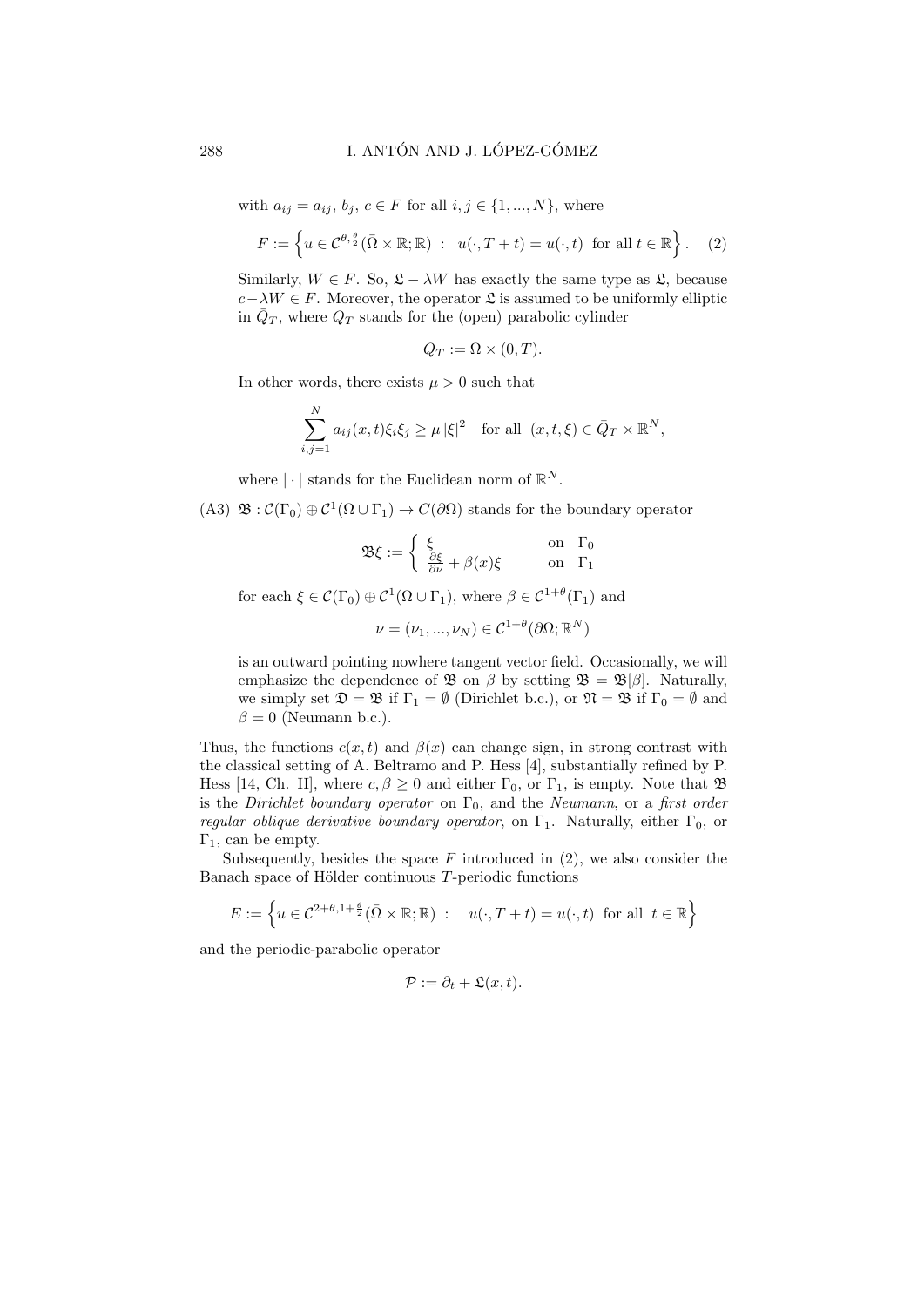By a principal eigenvalue of the eigenvalue problem (1) it is meant a value of  $\lambda \in \mathbb{R}$  for which (1) possesses a positive eigenfunction,  $\varphi \in E$ . The main goal of this paper is analyzing the existence and multiplicity of eigenvalues of (1) by adapting to the periodic-parabolic context the methodology of J. López-Gómez [18], later refined in [19] and [22, Ch. 9], in order to sharpen the classical results of P. Hess and T. Kato [15]. Naturally, the principal eigenvalues of the weighted problem (1) are given by the zeroes of the principal eigenvalue

$$
\Sigma(\lambda) = \sigma[\mathcal{P} - \lambda W, \mathfrak{B}, Q_T], \qquad \lambda \in \mathbb{R}, \tag{3}
$$

of the tern  $(\mathcal{P} - \lambda W, \mathfrak{B}, Q_T)$ , whose existence and uniqueness, under the general setting of this paper, goes back to [2, 3].

Throughout this paper, a function  $h \in E$  is said to be a *supersolution* of the tern  $(\mathcal{P}, \mathfrak{B}, Q_T)$  if

$$
\begin{cases}\n\mathcal{P}h \ge 0 & \text{in } Q_T, \\
\mathfrak{B}h \ge 0 & \text{on } \partial Q_T = \partial \Omega \times [0, T].\n\end{cases}
$$

If, in addition, some of these inequalities is strict,  $\geq$ , then h is said to be a strict supersolution of  $(\mathcal{P}, \mathfrak{B}, Q_T)$ . A significant portion of the mathematical analysis carried out in this paper is based on the next result, going back to Theorem 1.2 of [3] in its greatest generality. Based on the abstract theory of D. Daners and P. Koch-Medina [10], it extends to a periodic-parabolic context the corresponding elliptic counterparts of J. López-Gómez  $\&$  M. Molina-Meyer [23] and H. Amann & J. López-Gómez [2]. A special version, for  $\beta \geq 0$ , had been recently given by R. Peng and X. Q. Zhao [25].

THEOREM 1.1. Suppose  $(A1)$ ,  $(A2)$  and  $(A3)$ . Then, the following conditions are equivalent:

- (a)  $\sigma$ [P, B,  $Q_T$ ] > 0.
- (b)  $(\mathcal{P}, \mathfrak{B}, Q_T)$  possesses a non-negative strict supersolution  $h \in E$ .
- (c) The resolvent operator of  $(\mathcal{P}, \mathfrak{B}, Q_T)$  is strongly positive, i.e., any strict supersolution  $u \in E$  of  $(\mathcal{P}, \mathfrak{B}, Q_T)$  satisfies  $u \gg 0$ , in the sense that  $u(x,t) > 0$  for all  $t \in [0,T]$  and  $x \in \Omega \cup \Gamma_1$ , and

$$
\partial_{\nu}u(x,t) < 0
$$
 for all  $t \in [0,T]$  and  $x \in u^{-1}(0) \cap \Gamma_0$ .

In other words,  $(\mathcal{P}, \mathfrak{B}, Q_T)$  satisfies the strong maximum principle.

Based on Theorem 1.1 one can easily derive all monotonicity properties of  $\sigma$ [P, B, Q<sub>T</sub>] given in Section 2, as well as infer the point-wise min-max characterizations of the principal eigenvalue of Donsker–Varadhan type given in Section 3. In Section 4, based on these min-max characterizations, we will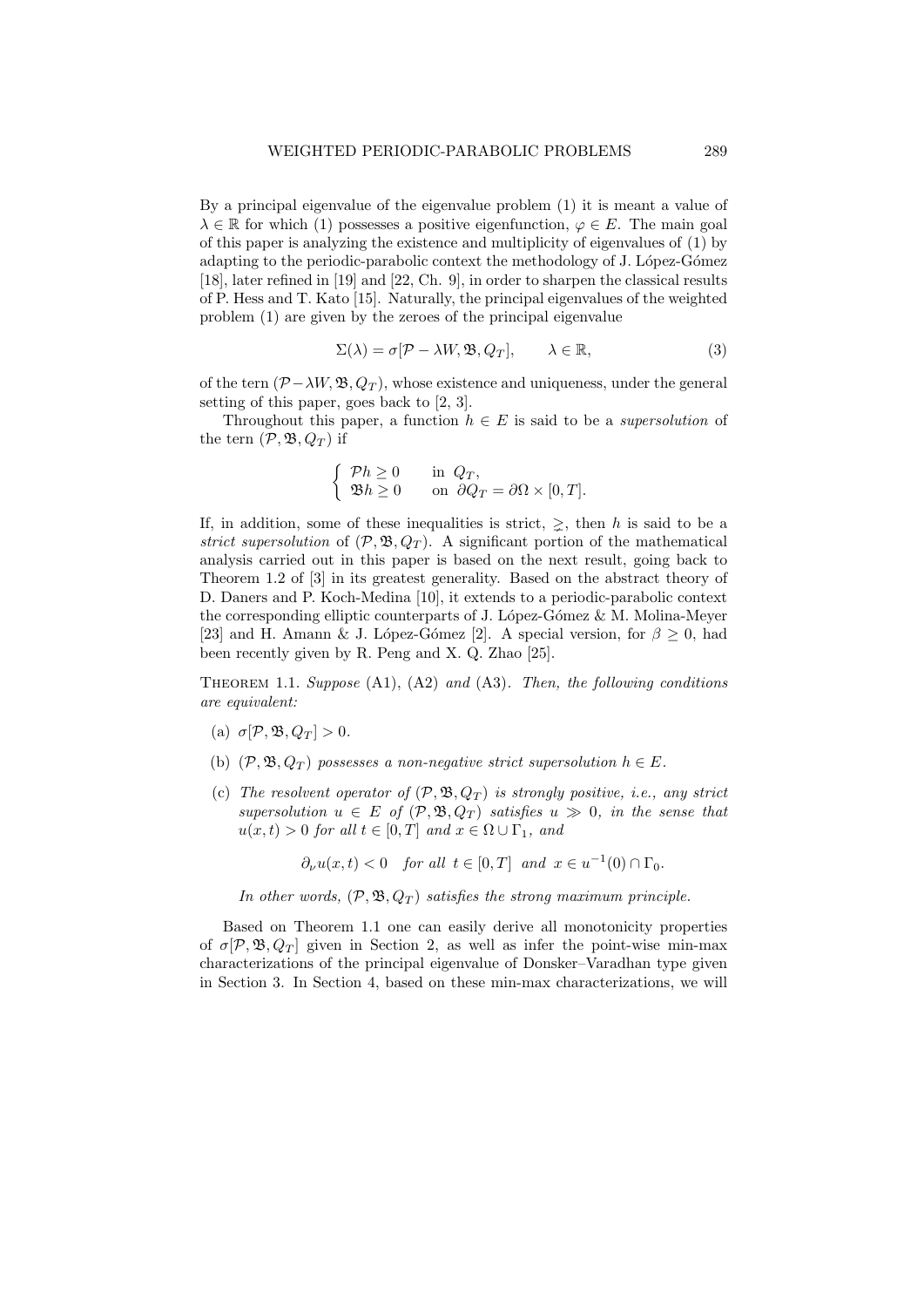adopt the methodology of J. López-Gómez  $[19, 21, 22]$ , in order to establish the concavity of  $\sigma[\mathcal{P}+V,\mathfrak{B},Q_T]$  with respect to the periodic potential  $V \in F$ . The most pioneering results in this vain go back to T. Kato [16]. Our proof is based on a technical device of H. Berestycki, L. Nirenberg and S. R. S. Varadhan [5] based on the Donsker–Varadhan characterization of the principal eigenvalue, [13]. Later, in Section 5, the concavity with respect to  $V$  will provide us with the concavity of  $\Sigma(\lambda)$  with respect to the parameter  $\lambda \in \mathbb{R}$ and the real analyticity of  $\Sigma(\lambda)$ , which is derived from a classical result of F. Rellich [26] sharpened by T. Kato [17]. From all these results one can easily derive some important global properties of  $\Sigma(\lambda)$  that provide us with some substantial improvements of those collected by P. Hess in Chapter II of [14], where it was imposed, in addition, that  $c \geq 0$  and  $\beta \geq 0$ , and that either  $\Gamma_0$ , or  $\Gamma_1$ , is empty. Actually, in Sections 6 and 7 we characterize the existence, uniqueness, multiplicity and simplicity of the principal eigenvalues of (1) in all possible cases. Crucially, in this paper we are not requiring  $(\mathcal{P}, \mathfrak{B}, Q_T)$ to satisfy the strong maximum principle. So, our analysis is much sharper and versatile than the classical one of P. Hess [14, Ch. II]. As a result, the problem (1) can admit two principal eigenvalues with the same sign, which is a situation not previously considered, even in the elliptic counterpart of (1), by the classical theory of A. Manes & A. M. Micheletti [24] and P. Hess & T. Kato [15].

#### 2. Some basic properties of the principal eigenvalue

This section collects some useful properties of  $\sigma[\mathcal{P}+V, \mathfrak{B}, Q_T]$  that are direct consequences from Theorem 1.1. The next one establishes its monotonicity with respect to the potential  $V$ .

PROPOSITION 2.1. Let  $V_1, V_2 \in F$  such that  $V_1 \nleq V_2$ . Then,

$$
\sigma[\mathcal{P}+V_1,\mathfrak{B},Q_T]<\sigma[\mathcal{P}+V_2,\mathfrak{B},Q_T].
$$

*Proof.* Let  $\varphi_1 \in E$ ,  $\varphi_1 \gg 0$ , be an eigenfunction associated to the principal eigenvalue  $\sigma_1 := \sigma[\mathcal{P} + V_1; \mathfrak{B}, Q_T]$ . Then,

$$
(\mathcal{P} + V_2 - \sigma_1)\varphi_1 = (V_2 - V_1)\varphi_1 \geq 0 \quad \text{in } Q_T.
$$

Thus,  $\varphi_1$  provides us with a positive strict supersolution of the tern  $(\mathcal{P} + V_2 \sigma_1$ ,  $\mathfrak{B}$ ,  $Q_T$ ). Therefore, by Theorem 1.1,

$$
0 < \sigma[\mathcal{P} + V_2 - \sigma_1, \mathfrak{B}, Q_T] = \sigma[\mathcal{P} + V_2, \mathfrak{B}, Q_T] - \sigma_1
$$
  
=  $\sigma[\mathcal{P} + V_2, \mathfrak{B}, Q_T] - \sigma[\mathcal{P} + V_1, \mathfrak{B}, Q_T],$ 

which ends the proof.

$$
\Box
$$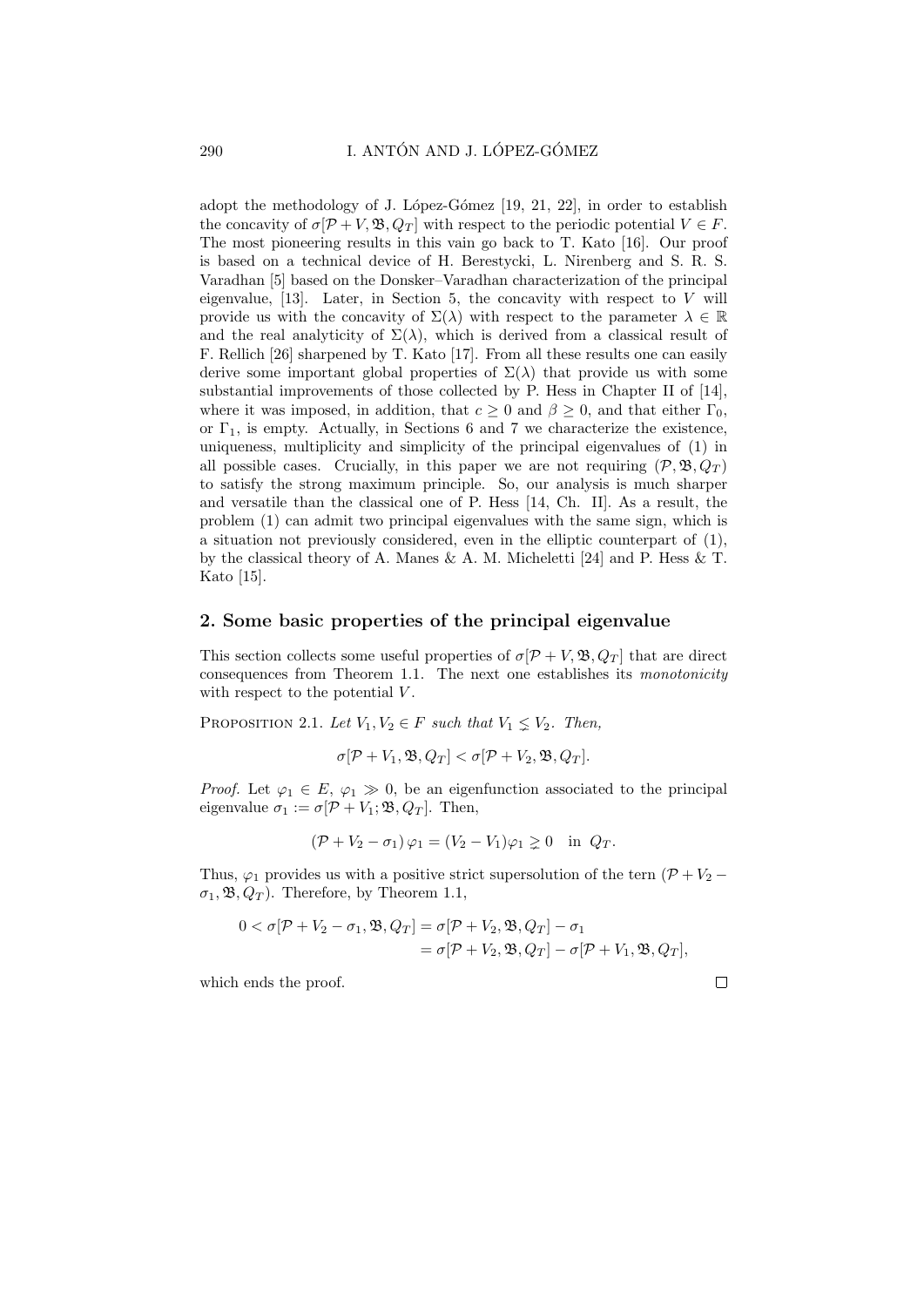The next two consequences of Proposition 2.1 provide us with the continuous dependence of the principal eigenvalue with respect to  $V$ .

COROLLARY 2.2. Let  $V_n \in F$ ,  $n \geq 1$ , be a sequence of potentials such that

$$
\lim_{n \to \infty} V_n = V \quad in \quad \mathcal{C}(\bar{Q}_T).
$$

Then,

$$
\lim_{n\to\infty}\sigma[\mathcal{P}+V_n,\mathfrak{B},Q_T]=\sigma[\mathcal{P}+V,\mathfrak{B},Q_T].
$$

*Proof.* For every  $\varepsilon > 0$  there exists a natural number  $n_0 = n_0(\varepsilon) > 1$  such that

 $V - \varepsilon \le V_n \le V + \varepsilon$  in  $\overline{Q}_T$  for all  $n \ge n_0$ .

Thus, thanks to Proposition 2.1, for every  $n \geq n_0$ ,

$$
\sigma[\mathcal{P}+V,\mathfrak{B},Q_T]-\varepsilon \leq \sigma[\mathcal{P}+V_n,\mathfrak{B},Q_T] \leq \sigma[\mathcal{P}+V,\mathfrak{B},Q_T]+\varepsilon,
$$

which ends the proof.

Naturally, as a byproduct, Corollary 2.2 yields

COROLLARY 2.3. For every  $W \in F$ , the map  $\Sigma : \mathbb{R} \to \mathbb{R}$  defined by (3) is continuous.

Next, we will adapt Propositions 3.1, 3.2 and 3.5 of C. Cano-Casanova and J. López-Gómez [7] to the periodic-parabolic setting of this paper. Essentially, they establish the monotonicities of the principal eigenvalue with respect to  $\beta$ and  $\Omega$ , as well as the *dominance* of  $\sigma$ [ $\mathcal{P}, \mathcal{D}, Q_T$ ].

PROPOSITION 2.4. Suppose  $\Gamma_1 \neq \emptyset$  and  $\beta_1, \beta_2 \in C^{1+\theta}(\Gamma_1)$  satisfy  $\beta_1 \leq \beta_2$ . Then,

$$
\sigma[\mathcal{P},\mathfrak{B}[\beta_1],Q_T] < \sigma[\mathcal{P},\mathfrak{B}[\beta_2],Q_T].
$$

*Proof.* Let  $\varphi_1 \in E$ ,  $\varphi_1 \gg 0$ , be a principal eigenfunction associated to the principal eigenvalue  $\sigma$ [ $P$ ,  $\mathfrak{B}[\beta_1], Q_T$ ]. Then,

$$
(\mathcal{P} - \sigma[\mathcal{P}, \mathfrak{B}[\beta_1], Q_T]) \varphi_1 = 0 \quad \text{in} \quad Q_T,
$$

 $\varphi_1 = 0$  on  $\Gamma_0$ , and

$$
\mathfrak{B}[\beta_2]\varphi_1 = \mathfrak{B}[\beta_1]\varphi_1 + (\beta_2 - \beta_1)\varphi_1 = (\beta_2 - \beta_1)\varphi_1 \geq 0 \text{ on } \Gamma_1
$$

because  $\beta_2 \geq \beta_1$  and  $\varphi_1(x,t) > 0$  for all  $t \in [0,T]$  and  $x \in \Omega \cup \Gamma_1$ . Thus,  $\varphi_1$ provides us with a strict positive supersolution of

$$
(\mathcal{P}-\sigma[\mathcal{P},\mathfrak{B}[\beta_1],Q_T],\mathfrak{B}[\beta_2],Q_T).
$$

```
\Box
```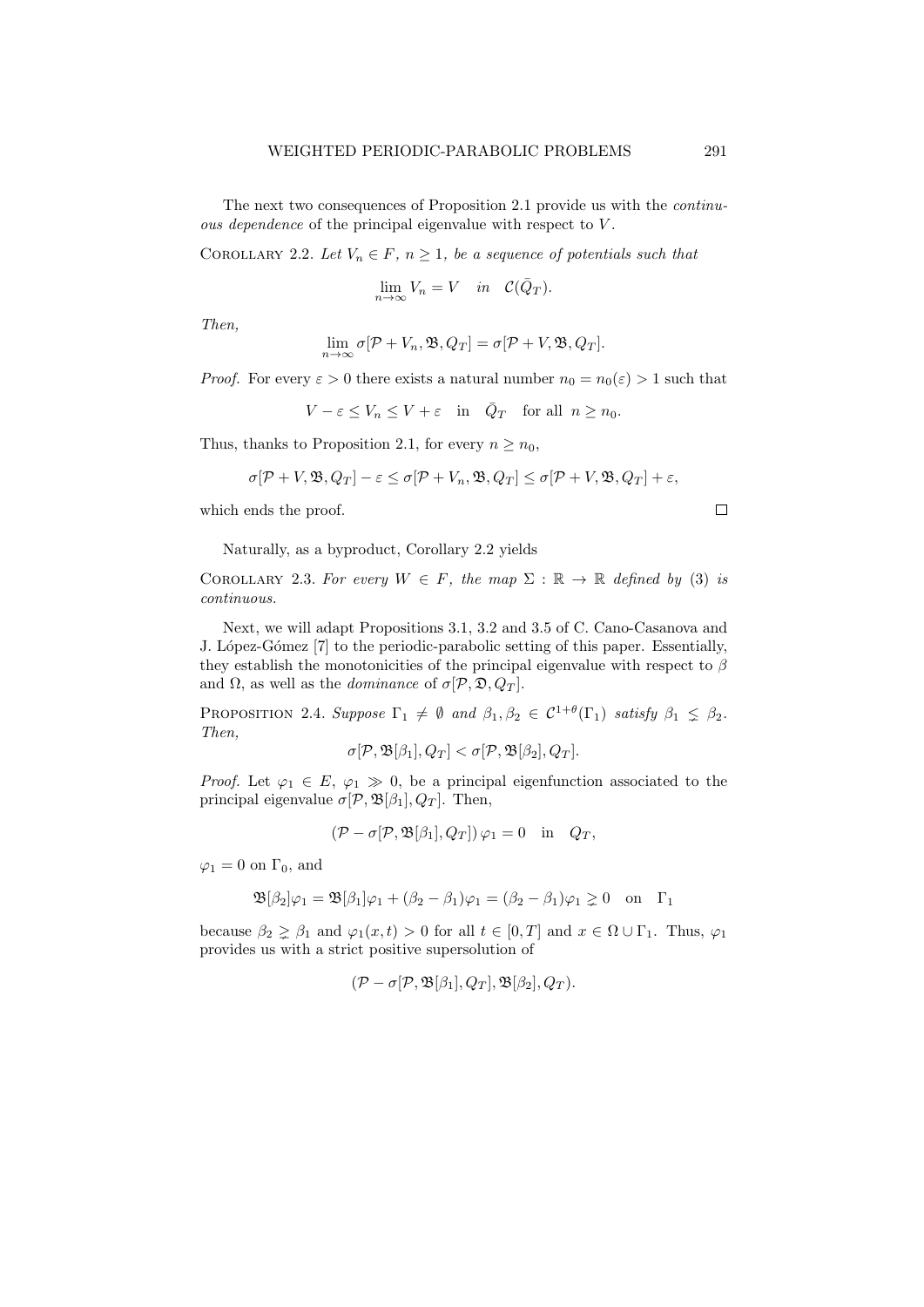Therefore, owing to Theorem 1.1,

$$
0 < \sigma[\mathcal{P}-\sigma[\mathcal{P},\mathfrak{B}[\beta_1],Q_T],\mathfrak{B}[\beta_2],Q_T] = \sigma[\mathcal{P},\mathfrak{B}[\beta_2],Q_T] - \sigma[\mathcal{P},\mathfrak{B}[\beta_1],Q_T].
$$

The proof is complete.

PROPOSITION 2.5.  $\sigma[\mathcal{P}, \mathfrak{B}, Q_T] < \sigma[\mathcal{P}, \mathfrak{D}, Q_T]$  if  $\Gamma_1 \neq \emptyset$ .

*Proof.* Let  $\varphi \gg 0$  be a principal eigenfunction associated to  $\sigma$ [P, B, Q<sub>T</sub>]. Then, according to Theorem 1.1,

$$
\varphi(x,t) > 0
$$
 for all  $x \in \Omega \cup \Gamma_1$  and  $t \in [0,T]$ .

Thus,  $\mathfrak{D}\varphi(x,t) = \varphi(x,t) > 0$  for all  $x \in \Gamma_1$  and  $t \in [0,T]$ . Hence,

$$
\mathfrak{D}\varphi = \varphi \geq 0 \qquad \text{on } \partial\Omega \times [0,T].
$$

So,  $\varphi$  provides us with a positive strict supersolution of

$$
(\mathcal{P}-\sigma[\mathcal{P},\mathfrak{B},Q_T],\mathfrak{D},Q_T)
$$

and therefore, by Theorem 1.1,

$$
0 < \sigma[\mathcal{P}-\sigma[\mathcal{P},\mathfrak{B},Q_T],\mathfrak{D},Q_T] = \sigma[\mathcal{P},\mathfrak{D},Q_T] - \sigma[\mathcal{P},\mathfrak{B},Q_T],
$$

which ends the proof.

Suppose  $\Gamma_1 \neq \emptyset$ . Then, for every proper subdomain of  $\Omega$ ,  $\Omega_0$ , of class  $C^{2+\theta}$ with

$$
dist(\Gamma_1, \partial \Omega_0 \cap \Omega) > 0,\tag{4}
$$

we denote by  $\mathfrak{B}[\Omega_0]$  the boundary operator defined by

$$
\mathfrak{B}[\Omega_0]\xi := \left\{ \begin{array}{ll} \xi & \text{on } \partial\Omega_0 \cap \Omega, \\ \mathfrak{B}\xi & \text{on } \partial\Omega_0 \cap \partial\Omega, \end{array} \right. \tag{5}
$$

for each  $\xi \in \mathcal{C}(\Gamma_0) \oplus \mathcal{C}^1(\Omega \cup \Gamma_1)$ . In particular,  $\mathfrak{B}[\Omega_0] = \mathfrak{D}$  if  $\overline{\Omega}_0 \subset \Omega$ , because, in such case,  $\partial\Omega_0 \subset \Omega$ . When  $\Gamma_1 = \emptyset$ , by definition,  $\mathfrak{B} = \mathfrak{D}$  and we simply set  $\mathfrak{B}[\Omega_0] := \mathfrak{D}$ . The next result establishes the monotonicity of the principal eigenvalue with respect to  $\Omega$ .

PROPOSITION 2.6. Let  $\Omega_0$  be a proper subdomain of  $\Omega$  of class  $C^{2+\theta}$  satisfying (4) if  $\Gamma_1 \neq \emptyset$ . Then,

$$
\sigma[\mathcal{P}, \mathfrak{B}, Q_T] < \sigma[\mathcal{P}, \mathfrak{B}[\Omega_0], \Omega_0 \times (0, T)],
$$

where  $\mathfrak{B}[\Omega_0]$  is the boundary operator defined by (5).

 $\Box$ 

 $\Box$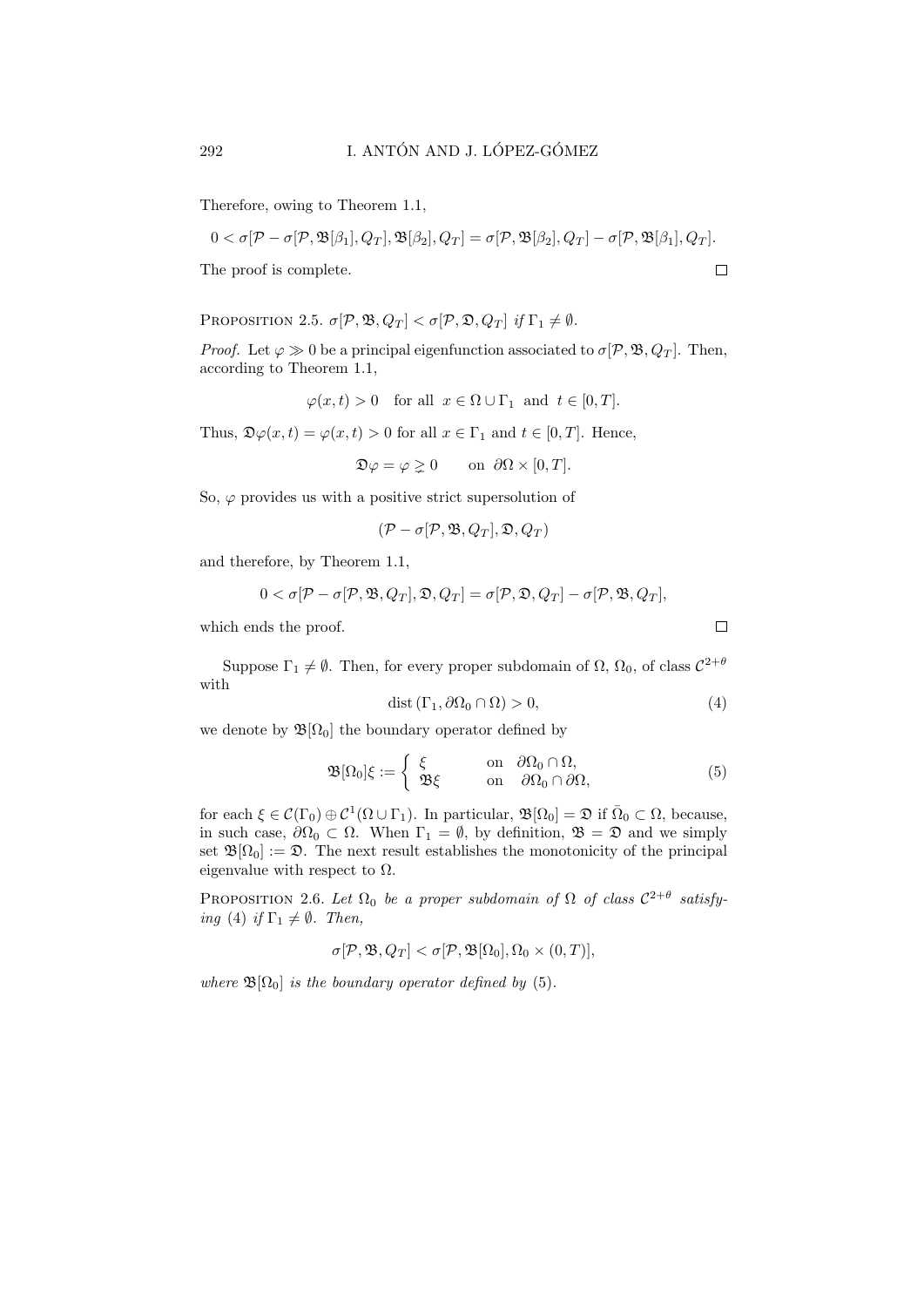*Proof.* Let  $\varphi \gg 0$  be a principal eigenfunction associated to  $\sigma$ [P, B, Q<sub>T</sub>]. By definition,

$$
(\mathcal{P} - \sigma[\mathcal{P}, \mathfrak{B}, Q_T])\varphi = 0 \quad \text{in} \ \Omega_0 \times (0, T),
$$

because  $\Omega_0 \subset \Omega$ . Moreover, by construction,

| $\varphi > 0$                              | on $(\partial \Omega_0 \cap \Omega) \times [0, T],$   |
|--------------------------------------------|-------------------------------------------------------|
| $\left\langle \varphi = 0 \right\rangle$   | on $(\partial \Omega_0 \cap \Gamma_0) \times [0, T],$ |
| $\partial_{\nu}\varphi + \beta\varphi = 0$ | on $(\partial \Omega_0 \cap \Gamma_1) \times [0, T].$ |

Note that  $\partial\Omega_0 \cap \Omega \neq \emptyset$ , because  $\Omega_0 \subsetneq \Omega$ . Thus,  $\varphi|_{\Omega_0}$  provides us with a positive strict supersolution of the tern

$$
(\mathcal{P} - \sigma[\mathcal{P}, \mathfrak{B}, Q_T], \mathfrak{B}[\Omega_0], \Omega_0 \times (0, T)).
$$

Therefore, thanks again to Theorem 1.1,

$$
0 < \sigma[\mathcal{P} - \sigma[\mathcal{P}, \mathfrak{B}, Q_T], \mathfrak{B}[\Omega_0], \Omega_0 \times (0, T)]
$$
  
=  $\sigma[\mathcal{P}, \mathfrak{B}[\Omega_0], \Omega_0 \times (0, T)] - \sigma[\mathcal{P}, \mathfrak{B}, Q_T],$ 

which ends the proof.

As an immediate consequence of Propositions 2.4 and 2.6, the next result holds.

COROLLARY 2.7. Suppose  $\Gamma_1 \neq \emptyset$ . Then, for every subdomain of class  $C^{2+\theta}$  of  $\Omega$ ,  $\Omega_0$ , satisfying (4) if  $\Gamma_1 \neq \emptyset$ , and any  $\beta_1, \beta_2 \in C^{1+\theta}(\Gamma_1)$  with  $\beta_1 \leq \beta_2$ ,

$$
\sigma[\mathcal{P}, \mathfrak{B}[\beta_1, \Omega], Q_T] < \sigma[\mathcal{P}, \mathfrak{B}[\beta_2, \Omega_0], \Omega_0 \times (0, T)].\tag{6}
$$

The same conclusion holds if  $\beta_1 \leq \beta_2$  and  $\Omega_0 \subsetneq \Omega$ .

We conclude this section with an extremely useful consequence of the uniqueness of the principal eigenvalue. It should be compared with [14, Lem. 15.3].

PROPOSITION 2.8. Let  $V \in F$  be independent of  $x \in \Omega$ , i.e.,  $V(x,t) = V(t)$  for all  $(x, t) \in Q_T$ . Then,

$$
\sigma[\mathcal{P} + V(t), \mathfrak{B}, Q_T] = \sigma[\mathcal{P}, \mathfrak{B}, Q_T] + \frac{1}{T} \int_0^T V(t) dt.
$$
 (7)

*Proof.* Let  $\varphi \gg 0$  be a principal eigenfunction associated to  $\sigma$ [P, B, Q<sub>T</sub>]. The proof consists in searching for a real function  $h \in C^1(\mathbb{R})$  such that

$$
\psi(x,t) := e^{h(t)} \varphi(x,t), \qquad (x,t) \in \bar{Q}_T,
$$

 $\Box$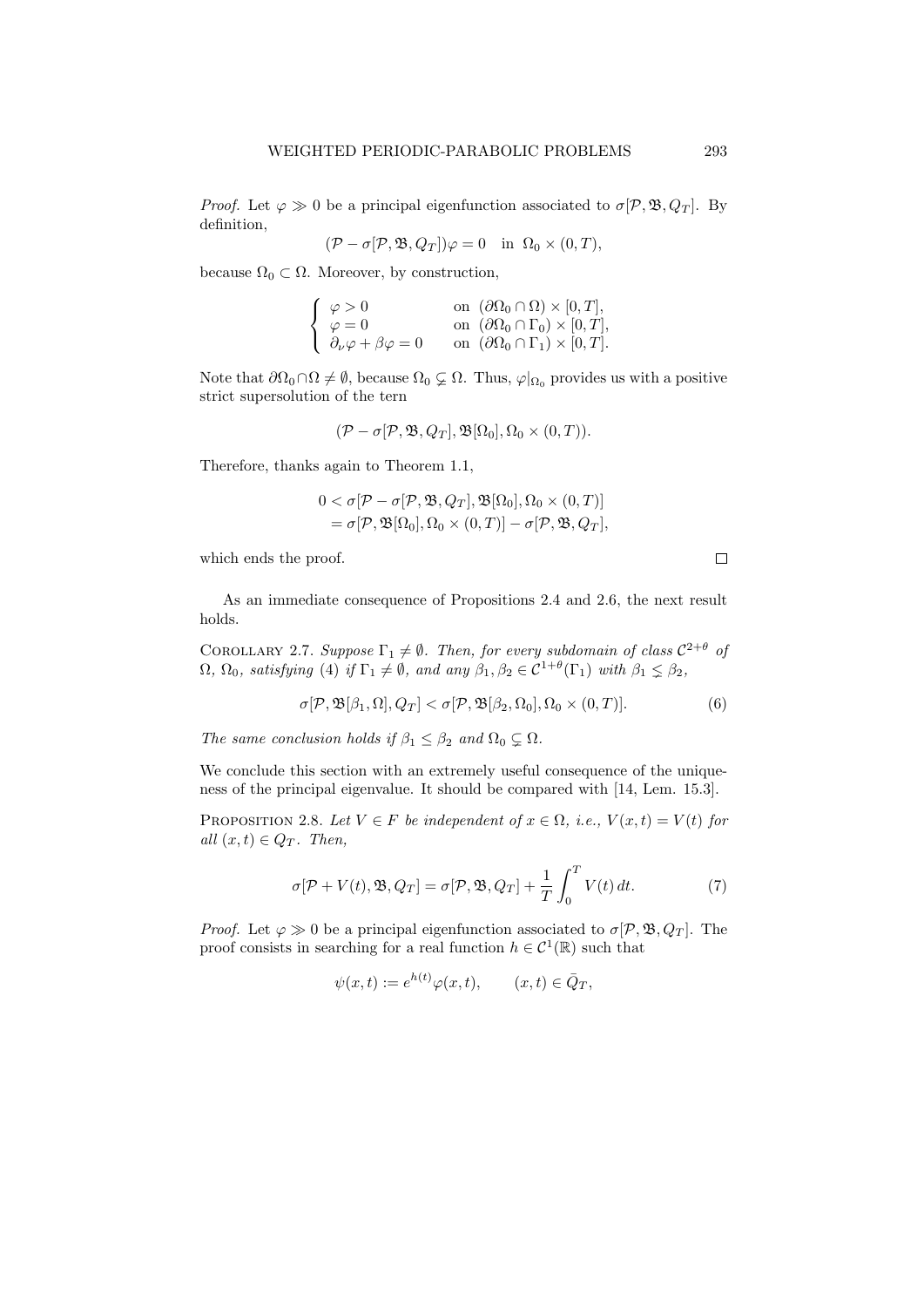provides us with a principal eigenfunction of  $(\mathcal{P} + V(t), \mathfrak{B}, Q_T)$ . Since

$$
(\mathcal{P} + V(t))\psi(x,t) = \left(\sigma[\mathcal{P}, \mathfrak{B}, Q_T] + h'(t) + V(t)\right)\psi(x,t),
$$

it becomes apparent that making the choice

$$
h(t) = \frac{t}{T} \int_0^T V - \int_0^t V, \qquad t \in [0, T],
$$

we have that  $h(0) = h(T) = 0$  and

$$
h'(t) + V(t) = \frac{1}{T} \int_0^T V
$$

for all  $t \in [0, T]$ . Thus,

$$
(\mathcal{P} + V(t))\psi(x,t) = \left(\sigma[\mathcal{P}, \mathfrak{B}, Q_T] + \frac{1}{T} \int_0^T V\right)\psi(x,t).
$$

Therefore, by the uniqueness of the principal eigenvalue, (7) holds.

 $\Box$ 

As a byproduct of (7), for every  $V \in F$  independent on  $x \in \Omega$ , we have that

$$
\Sigma(\lambda):=\sigma[\mathcal{P}+\lambda V(t),\mathfrak{B},Q_T]=\sigma[\mathcal{P},\mathfrak{B},Q_T]+\lambda\bar{V}
$$

for all  $\lambda \in \mathbb{R}$ , where, as usual, we are denoting by  $\overline{V}$  the average

$$
\bar{V} := \frac{1}{T} \int_0^T V(t) dt.
$$

Thus, the graph of  $\Sigma(\lambda)$  is a straight line with slope  $\overline{V}$ . Note that  $\overline{V}$  can have any sign if V changes sign, which cannot occur in the elliptic counterpart of the theory.

We conclude this section with the next fundamental result.

THEOREM 2.9.  $\sigma$ [ $\mathcal{P}, \mathfrak{B}, Q_T$ ] is an algebraically simple eigenvalue of  $(\mathcal{P}, \mathfrak{B}, Q_T)$ .

*Proof.* Through this proof, we set  $\sigma := \sigma[\mathcal{P}, \mathfrak{B}, Q_T]$ . By the construction of  $\sigma$  in [3],  $\sigma$  is geometrically simple. To show that it is algebraically simple we should see that, for any given associated eigenfunction,  $\varphi \gg 0$ , the boundary value problem

$$
\begin{cases}\n(\mathcal{P} - \sigma)u = \varphi & \text{in } Q_T, \\
\mathfrak{B}u = 0 & \text{on } \partial\Omega \times [0, T],\n\end{cases}
$$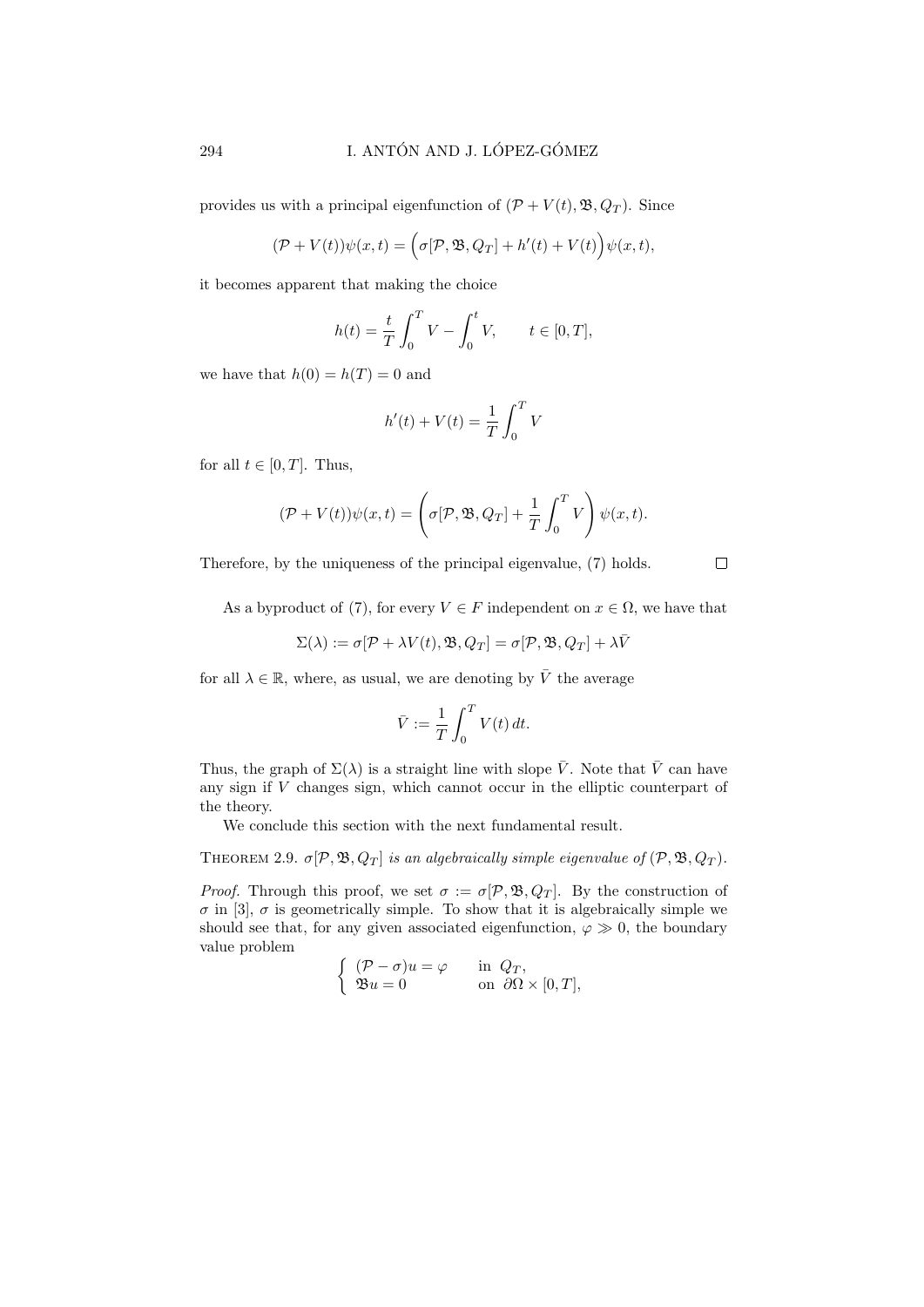cannot admit a solution in  $E$ . On the contrary, suppose that it admits a solution,  $u \in E$ . Then, for all  $\omega > 0$ , we have that

$$
\begin{cases}\n(\mathcal{P} + \omega)u = (\sigma + \omega)u + \varphi & \text{in } Q_T, \\
\mathfrak{B}u = 0 & \text{on } \partial\Omega \times [0, T].\n\end{cases}
$$

Thus, according to Theorem 1.1, for sufficiently large  $\omega > 0$ , we have that

$$
u = (\sigma + \omega)(\mathcal{P} + \omega)^{-1}u + (\mathcal{P} + \omega)^{-1}\varphi.
$$
\n(8)

On the other hand, since  $\mathcal{P}\varphi = \sigma\varphi$ , it becomes apparent that

$$
(\mathcal{P} + \omega)^{-1} \varphi = \frac{1}{\sigma + \omega} \varphi \quad \text{and} \quad \text{spr} \, (\mathcal{P} + \omega)^{-1} = \frac{1}{\sigma + \omega}.
$$

Thus, dividing by  $\sigma + \omega$  the identity (8) yields

$$
\left(\text{spr}\left(\mathcal{P} + \omega\right)^{-1} - \left(\mathcal{P} + \omega\right)^{-1}\right)u = \frac{\varphi}{(\omega + \sigma)^2} \gg 0.
$$

In particular,

$$
\varphi \in R\left[\operatorname{spr}\left(\mathcal{P} + \omega\right)^{-1} - \left(\mathcal{P} + \omega\right)^{-1}\right],
$$

which contradicts Theorem 6.1(f) of [22].

 $\Box$ 

## 3. Donsker–Varadhan min-max characterizations

This section gives two point-wise min-max characterizations of the principal eigenvalue  $\sigma[\mathcal{P}, \mathfrak{B}, Q_T]$ . These results adapt to a periodic-parabolic context the celebrated formula of M. D. Donsker and S. R. S. Varadhan [13]. The first one can be stated as follows.

THEOREM 3.1. Let  $C$  denote the set

$$
C := \{ \psi \in E \, : \, \psi(x, t) > 0 \text{ for all } (x, t) \in Q_T \text{ and } \mathfrak{B} \psi \geq 0 \text{ on } \partial \Omega \times [0, T] \} \, .
$$

Then,

$$
\sigma[\mathcal{P}, \mathfrak{B}, Q_T] = \sup_{\psi \in C} \inf_{Q_T} \frac{\mathcal{P}\psi}{\psi} = \max_{\psi \in C} \inf_{Q_T} \frac{\mathcal{P}\psi}{\psi}.
$$
\n(9)

*Proof.* Set  $\sigma_1 := \sigma[\mathcal{P}, \mathfrak{B}, Q_T]$  and pick  $\lambda < \sigma_1$ . Then,

$$
\sigma[\mathcal{P} - \lambda, \mathfrak{B}, Q_T] = \sigma_1 - \lambda > 0
$$

and hence, by Theorem 1.1,  $(\mathcal{P} - \lambda, \mathfrak{B}, Q_T)$  satisfies Theorem 1.1(c). Thus, the problem  $\epsilon$  in

$$
\begin{cases}\n(\mathcal{P} - \lambda)\psi = 1 & \text{in } Q_T, \\
\mathfrak{B}\psi = 0 & \text{on } \partial\Omega \times [0, T],\n\end{cases}
$$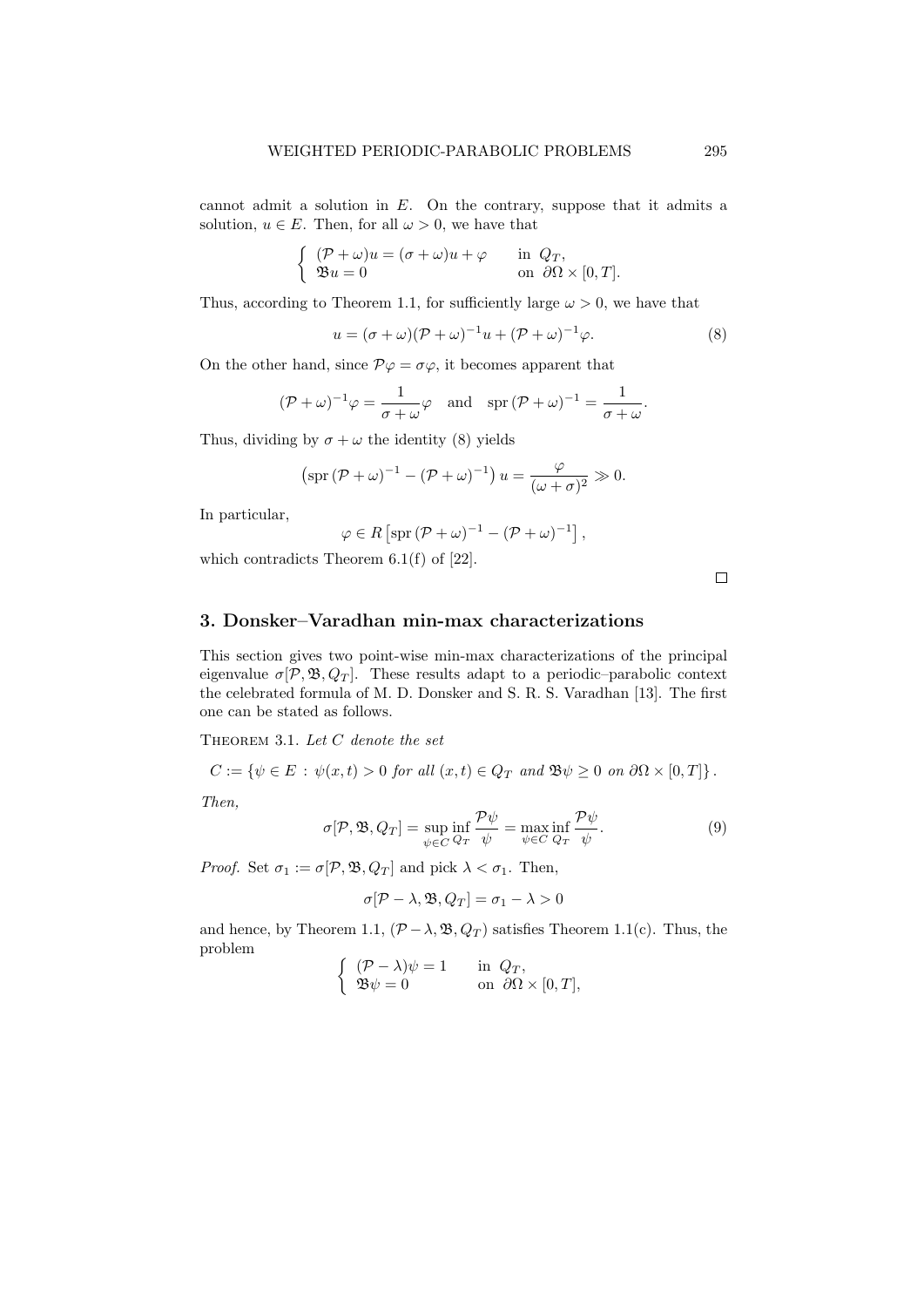admits a unique solution in E,  $\psi_1$ , and  $\psi_1 \gg 0$ . In particular,  $\psi_1 \in C$  and hence,  $C \neq \emptyset$ . Moreover, since  $\psi_1(x,t) > 0$  for all  $(x,t) \in Q_T$ , it follows that

$$
\lambda < \frac{\mathcal{P}\psi_1}{\psi_1} \text{ in } Q_T.
$$

Thus,

$$
\lambda \le \inf_{Q_T} \frac{\mathcal{P}\psi_1}{\psi_1} \le \sup_{\psi \in C} \inf_{Q_T} \frac{\mathcal{P}\psi}{\psi}.
$$
\n(10)

As this estimate holds for each  $\lambda < \sigma_1$ , it becomes apparent that

$$
\sigma_1 \leq \sup_{\psi \in C} \inf_{Q_T} \frac{\mathcal{P}\psi}{\psi}.
$$

To prove the equality, we can argue by contradiction. Suppose

$$
\sigma_1 < \sup_{\psi \in C} \inf_{Q_T} \frac{\mathcal{P}\psi}{\psi}.
$$

Then, there are  $\epsilon > 0$  and  $\psi \in C$  such that

$$
\sigma_1 + \epsilon < \frac{\mathcal{P}\psi(x,t)}{\psi(x,t)} \quad \text{for all} \ \ (x,t) \in Q_T.
$$

As this entails

$$
\begin{cases}\n(\mathcal{P} - \sigma_1 - \epsilon)\psi > 0 \quad \text{in } Q_T, \\
\mathfrak{B}\psi \ge 0 & \text{on } \partial\Omega \times [0, T],\n\end{cases}
$$

the function  $\psi$  provides us with a supersolution of  $(\mathcal{P} - \sigma_1 - \epsilon, \mathfrak{B}, Q_T)$ . Thus, by Theorem 1.1,

$$
0 < \sigma[\mathcal{P} - \sigma_1 - \epsilon, \mathfrak{B}, Q_T] = -\epsilon < 0,
$$

which is impossible. Therefore,

$$
\sigma_1 = \sup_{\psi \in C} \inf_{Q_T} \frac{\mathcal{P}\psi}{\psi},
$$

which provides us with the first identity of (9).

Finally, let  $\varphi_1 \in E$ ,  $\varphi_1 \gg 0$ , be a principal eigenfunction associated to  $\sigma_1$ . Then, by definition,

$$
\begin{cases}\n\mathcal{P}\varphi_1 = \sigma_1 \varphi_1 & \text{in } Q_T, \\
\mathfrak{B}\varphi_1 = 0 & \text{on } \partial\Omega \times [0, T],\n\end{cases}
$$

and  $\varphi_1 \in C$ . Thus,

$$
\sigma_1 = \inf_{Q_T} \frac{\mathcal{P}\varphi_1}{\varphi_1}.
$$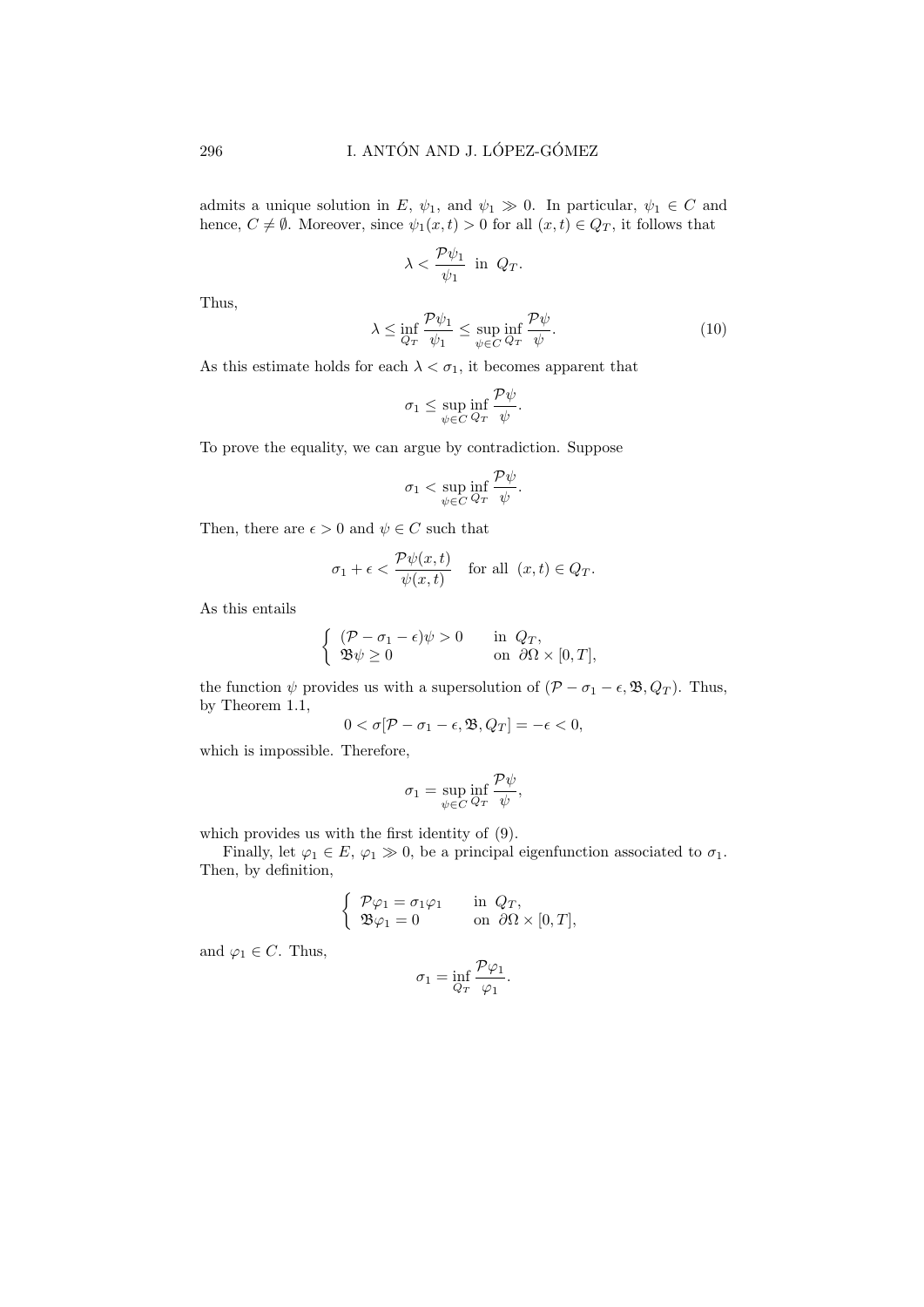Consequently, we also have that

$$
\sigma_1 = \max_{\psi \in C} \inf_{Q_T} \frac{\mathcal{P}\psi}{\psi}.
$$

The proof is completed.

The next results allows us shortening C in the statement of Theorem 3.1. THEOREM 3.2. Let  $C_+$  be the subset of C defined by

$$
C_+ := \{ \psi \in E \; : \; \psi(x, t) > 0 \text{ for all } (x, t) \in \bar{Q}_T \text{ and } \mathfrak{B} \psi \ge 0 \text{ on } \partial \Omega \times [0, T] \}.
$$
  
Then,

$$
\sigma_1 := \sigma[\mathcal{P}, \mathfrak{B}, Q_T] = \sup_{\psi \in C_+} \inf_{Q_T} \frac{\mathcal{P}\psi}{\psi}.
$$
\n(11)

*Proof.* Let  $\lambda < \sigma_1$  be. Then, arguing as in Theorem 3.1, it follows from Theorem 1.1 that  $(\mathcal{P} - \lambda, \mathfrak{B}, Q_T)$  satisfies Theorem 1.1(c). Now, consider the auxiliary problem

$$
\begin{cases}\n(\mathcal{P} - \lambda)\psi = 1 & \text{in } Q_T, \\
\mathfrak{B}\psi = 1 & \text{on } \partial\Omega \times [0, T],\n\end{cases}
$$
\n(12)

and a function  $h \in E$  such that

$$
\mathfrak{B}h = 1 \quad \text{on} \ \partial\Omega \times [0, T].
$$

Then, the change of variable

$$
\psi = h + w
$$

transforms (12) into

$$
\begin{cases}\n(\mathcal{P} - \lambda)w = 1 - (\mathcal{P} - \lambda)h & \text{in } Q_T, \\
\mathfrak{B}w = 0 & \text{on } \partial\Omega \times [0, T].\n\end{cases}
$$

Then, owing to Theorem 1.1(c), the function

$$
\psi := h + (\mathcal{P} - \lambda)^{-1} [1 - (\mathcal{P} - \lambda)h]
$$

provides us with the unique solution of (12) in E. By Theorem 1.1(c),  $\psi \gg 0$ . In particular,  $\psi(x,t) > 0$  for all  $x \in \Omega \cup \Gamma_1$  and  $t \in [0,T]$ . Moreover, since  $\mathfrak{B}h = 1$  on  $\partial \Omega \times [0, T]$ , we also have that  $h = \psi = 1$  on  $\Gamma_0$  and hence,  $\psi(x, t) > 0$ for all  $x \in \partial\Omega$  and  $t \in [0, T]$ . So,  $\psi \in C_+$ . As, due to (12), we also have that

$$
\lambda < \frac{\mathcal{P}\psi_1(x,t)}{\psi_1(x,t)} \quad \text{for all } (x,t) \in Q_T,
$$

 $\Box$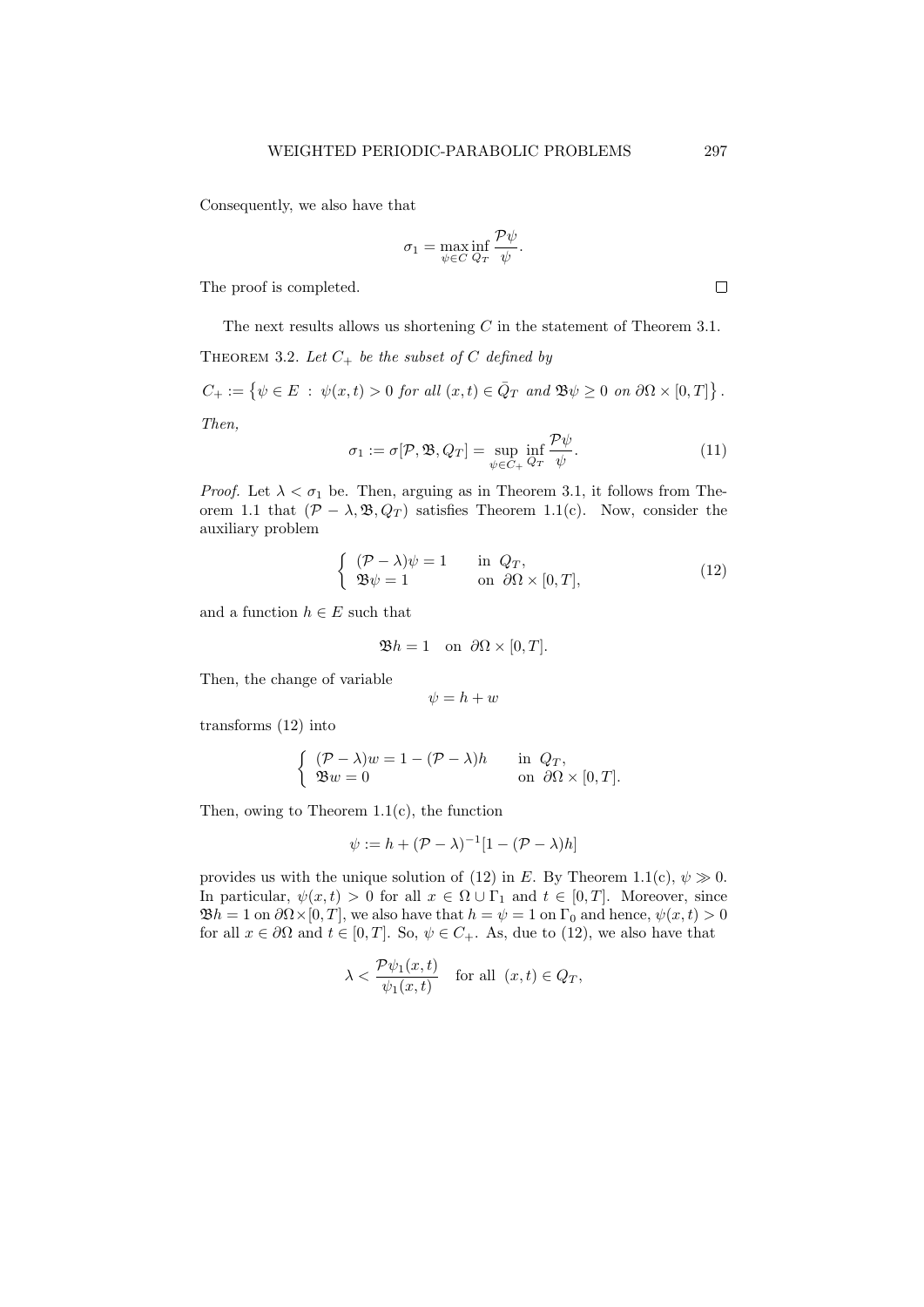it becomes apparent that

$$
\lambda \le \inf_{Q_T} \frac{\mathcal{P}\psi_1}{\psi_1} \le \sup_{\psi \in C_+} \inf_{Q_T} \frac{\mathcal{P}\psi}{\psi}.\tag{13}
$$

Therefore, since this inequality holds for every  $\lambda < \sigma_1$ , we find that

$$
\sigma_1 \leq \sup_{\psi \in C_+} \inf_{Q_T} \frac{\mathcal{P}\psi}{\psi}.
$$

Finally, since  $C_+ \subset C$ ,

$$
\sigma_1 \leq \sup_{\psi \in C_+} \inf_{Q_T} \frac{\mathcal{P}\psi}{\psi} \leq \sup_{\psi \in C} \inf_{Q_T} \frac{\mathcal{P}\psi}{\psi}.
$$

Consequently, (11) follows from Theorem 3.1.

## 4. Concavity with respect to the potential

This section establishes the concavity of the map

$$
\begin{array}{ccc}\nF & \longrightarrow & \mathbb{R} \\
V & \mapsto & \sigma[V] := \sigma[\mathcal{P} + V, \mathfrak{B}, Q_T]\n\end{array}
$$

with respect to potential  $V$ . This sharpens some classical results of T. Kato [16] and Lemma 5.2 of P. Hess [14], assuming positivity of  $c(x, t)$  and  $\beta(x)$ . Although D. Daners and P. Koch removed these restrictions on Section 14 of [10] under slightly less general boundary conditions than our's, in this paper we are providing an elementary proof of this feature avoiding the use of abstract functional analytic methods. Our proof reveals in a rather direct way the role played by the ellipticity of the differential operator  $\mathfrak L$  in the underlying theorem, which can be stated as follows.

THEOREM 4.1. For every  $V_1, V_2 \in F$  and  $\varrho \in [0,1]$ , the following inequality holds

$$
\sigma[\varrho V_1 + (1 - \varrho)V_2] \ge \varrho \,\sigma[V_1] + (1 - \varrho)\,\sigma[V_2].\tag{14}
$$

Proof. Throughout this proof, we will set

$$
\xi := (\xi_1, ..., \xi_N), \ \psi := (\psi_1, ..., \psi_N) \in \mathbb{R}^N.
$$

Since  $\mathfrak L$  is strongly uniformly elliptic in  $\overline{Q}_T$  with  $a_{ij} = a_{ji}$ , setting

$$
A(x,t) := (a_{ij}(x,t))_{1 \le i,j \le N},
$$

 $\Box$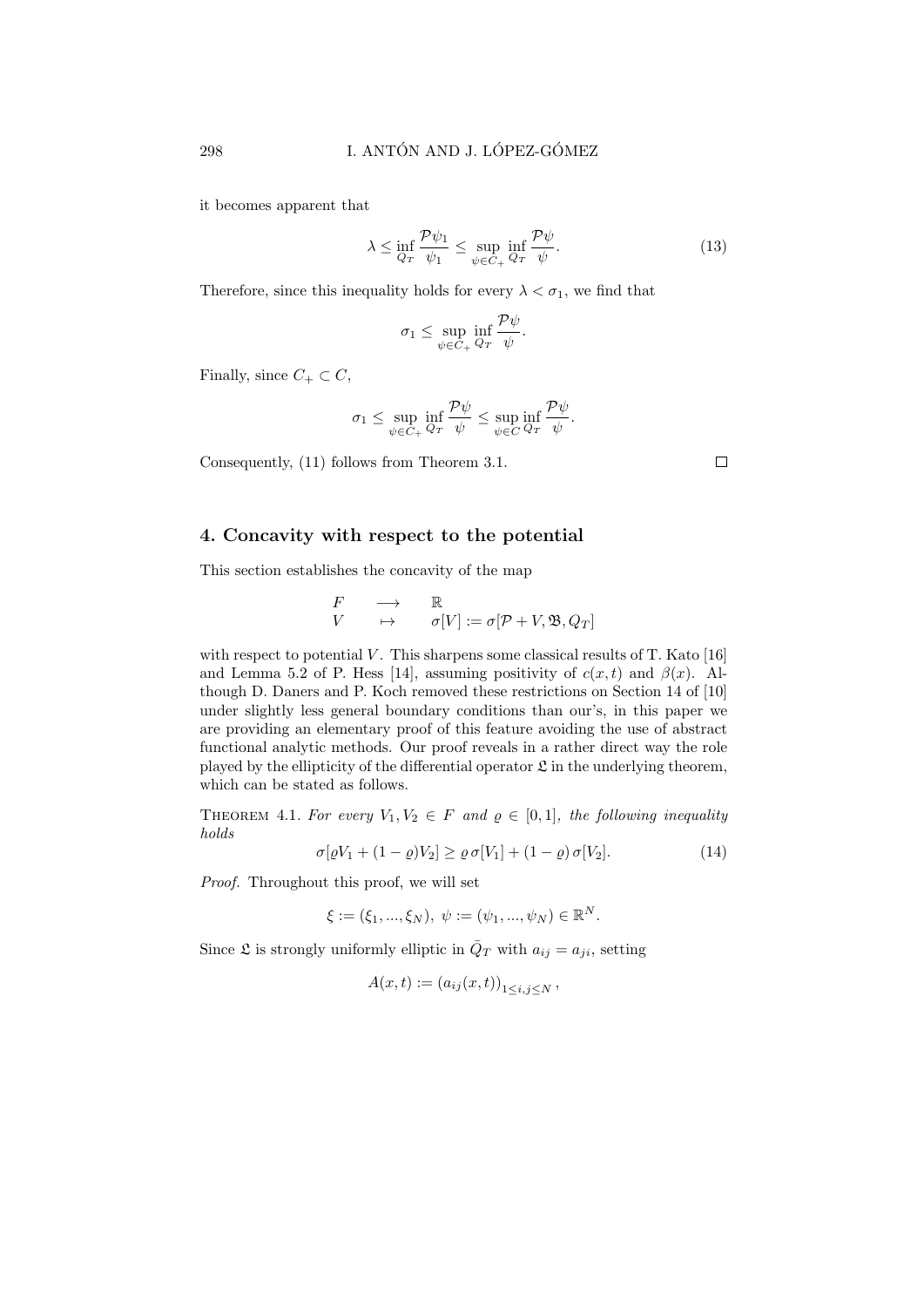it is apparent that, for every  $(x, t) \in \overline{\Omega} \times [0, T]$ , the bilinear form

$$
\mathfrak{a}(\xi,\psi) := \sum_{i,j=1}^N a_{ij}(x,t)\xi_i\psi_j = \langle A(x,t)\xi,\psi\rangle, \quad \xi,\psi \in \mathbb{R}^N,
$$

defines a scalar product in  $\mathbb{R}^N$ . Thus, setting

$$
|\xi|_{\mathfrak{a}} := \sqrt{\mathfrak{a}(\xi,\xi)}, \qquad \xi \in \mathbb{R}^N,
$$

we find from the Cauchy–Schwarz inequality that

$$
2\mathfrak{a}(\xi, \psi) = 2 \sum_{i,j=1}^{N} a_{ij}(x, t)\xi_i \psi_j \le 2|\xi|_{\mathfrak{a}}|\psi|_{\mathfrak{a}} \le |\xi|_{\mathfrak{a}}^2 + |\psi|_{\mathfrak{a}}^2
$$
  
= 
$$
\sum_{i,j=1}^{N} a_{ij}(x, t)\xi_i \xi_j + \sum_{i,j=1}^{N} a_{ij}(x, t)\psi_i \psi_j
$$
 (15)

for all  $\xi, \psi \in \mathbb{R}^N$  and  $(x, t) \in \overline{\Omega} \times [0, T]$ . From this inequality it is easily seen that the map  $\mathcal{Q}: E \to F$  defined by

$$
Q(u) = -\sum_{i,j=1}^{N} a_{ij}(x,t) \frac{\partial u}{\partial x_i} \frac{\partial u}{\partial x_j} = -\mathfrak{a}(\nabla u, \nabla u), \quad u \in E,
$$

is concave. Indeed, by (15), the following chain of inequalities holds for every  $u_1, u_2 \in E$  and  $\rho \in [0, 1]$ :

$$
Q(\varrho u_1 + (1 - \varrho)u_2) = -\mathfrak{a}(\nabla(\varrho u_1 + (1 - \varrho)u_2), \nabla(\varrho u_1 + (1 - \varrho)u_2))
$$
  
=  $\varrho^2 Q(u_1) + (1 - \varrho)^2 Q(u_2) - 2\varrho(1 - \varrho)\mathfrak{a}(\nabla u_1, \nabla u_2)$   
 $\geq \varrho^2 Q(u_1) + (1 - \varrho)^2 Q(u_2) + \varrho(1 - \varrho)(Q(u_1) + Q(u_2))$   
=  $\varrho Q(u_1) + (1 - \varrho)Q(u_2).$ 

Therefore, the map  $G : E \to F$  defined by

$$
G(u) := (\mathcal{P} - c)u + c + \mathcal{Q}(u), \qquad u \in E,
$$

is concave, because  $\mathcal{Q}(u)$  is concave and  $u \mapsto (\mathcal{P} - c)u$  is linear and, hence, concave. Our interest in G comes from the fact that, for every  $\psi \in C_+$ ,

$$
\frac{\mathcal{P}\psi}{\psi} = G(\log \psi),\tag{16}
$$

which can be established through a direct, elementary, calculation, whose details are omitted here.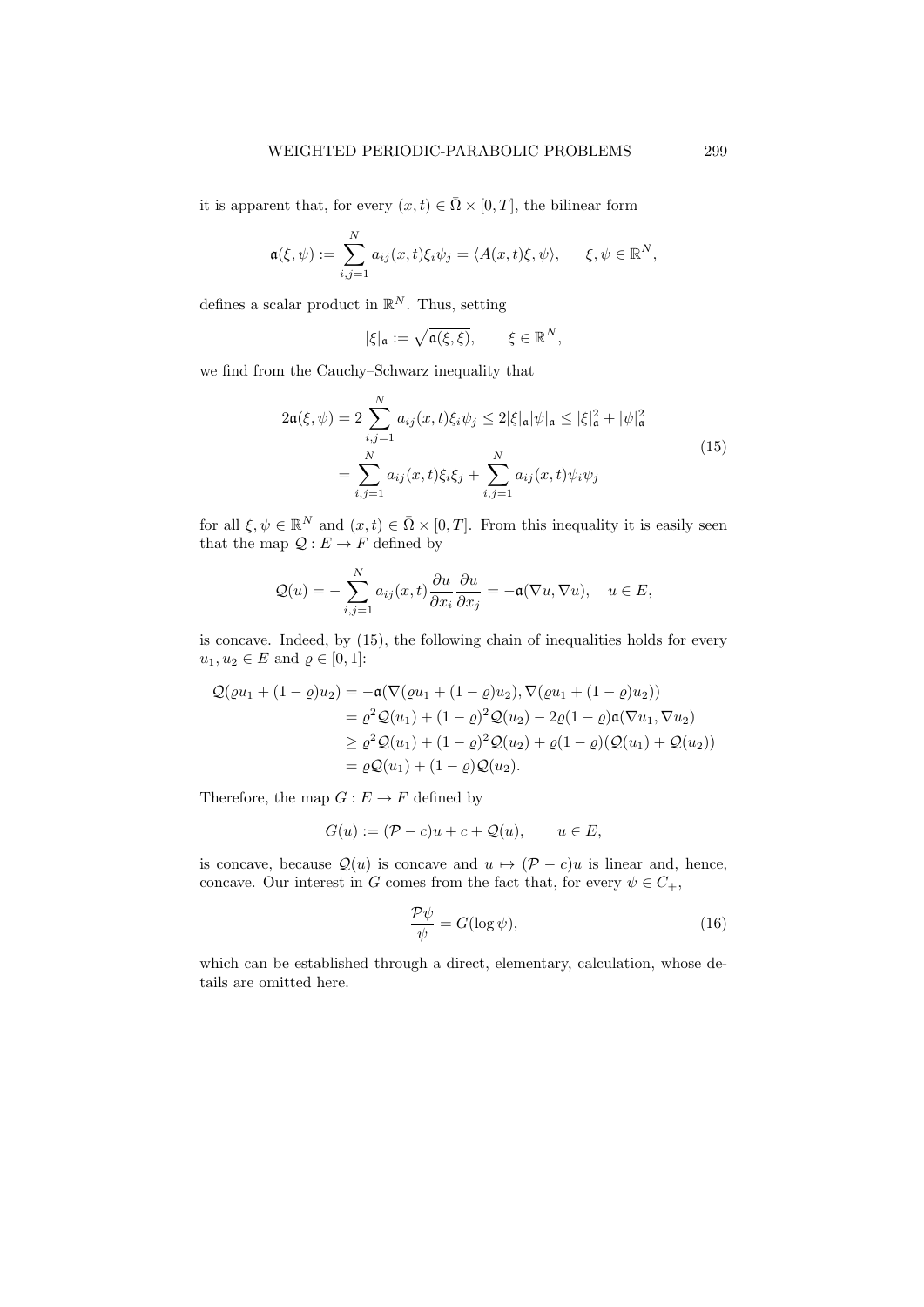Subsequently, we considerer  $V_1, V_2 \in F$ ,  $\varrho \in [0, 1]$  and  $\psi_1, \psi_2 \in C_+$  arbitrary. Since  $\psi \in C_+$  implies  $\psi$ ,  $1/\psi \in C(\bar{Q}_T)$  and  $\nabla \psi \in C(\bar{Q}_T, \mathbb{R}^N)$ , we have that  $\psi_1^{\rho}, \psi_2^{1-\rho} \in C_+$ . Thus, the concavity of  $G(u)$  yields

$$
\frac{[\mathcal{P} + \varrho V_1 + (1 - \varrho)V_2](\psi_1^{\varrho}\psi_2^{1 - \varrho})}{\psi_1^{\varrho}\psi_2^{1 - \varrho}}
$$
\n
$$
= \varrho V_1 + (1 - \varrho)V_2 + \frac{\mathcal{P}(\psi_1^{\varrho}\psi_2^{1 - \varrho})}{\psi_1^{\varrho}\psi_2^{1 - \varrho}}
$$
\n
$$
= \varrho V_1 + (1 - \varrho)V_2 + G(\log[\psi_1^{\varrho}\psi_2^{1 - \varrho}])
$$
\n
$$
= \varrho V_1 + (1 - \varrho)V_2 + G(\varrho \log \psi_1 + (1 - \varrho) \log \psi_2)
$$
\n
$$
\geq \varrho V_1 + (1 - \varrho)V_2 + \varrho G(\log \psi_1) + (1 - \varrho)G(\log \psi_2)
$$
\n
$$
= \varrho \frac{(\mathcal{P} + V_1)\psi_1}{\psi_1} + (1 - \varrho)\frac{(\mathcal{P} + V_2)\psi_2}{\psi_2}
$$
\n
$$
\geq \varrho \inf_{Q_T} \frac{(\mathcal{P} + V_1)\psi_1}{\psi_1} + (1 - \varrho) \inf_{Q_T} \frac{(\mathcal{P} + V_2)\psi_2}{\psi_2}.
$$

Consequently, since the previous inequality holds for every  $\psi_1, \psi_2 \in C_+$ , we find that

$$
\sup_{\psi \in C_+} \inf_{Q_T} \frac{[\mathcal{P} + \varrho V_1 + (1 - \varrho) V_2] \psi}{\psi} \ge \varrho \inf_{Q_T} \frac{(\mathcal{P} + V_1)\psi_1}{\psi_1} + (1 - \varrho) \inf_{Q_T} \frac{(\mathcal{P} + V_2)\psi_2}{\psi_2}.
$$

Therefore, by Theorem 3.2,

$$
\sigma[\varrho V_1 + (1 - \varrho)V_2] \ge \varrho \sup_{\psi_1 \in C_+} \inf_{Q_T} \frac{(\mathcal{P} + V_1)\psi_1}{\psi_1} + (1 - \varrho) \sup_{\psi_2 \in C_+} \inf_{Q_T} \frac{(\mathcal{P} + V_2)\psi_2}{\psi_2}
$$
  
=  $\varrho \sigma[V_1] + (1 - \varrho)\sigma[V_2],$ 

which ends the proof.

$$
f_{\rm{max}}
$$

 $\Box$ 

# 5. Analyticity of  $\Sigma(\lambda) := \sigma[\mathcal{P} + \lambda V, \mathfrak{B}, Q_T]$

The main result of this section establishes the analyticity of the principal eigenvalue  $\Sigma(\lambda)$  (see (3)) with respect to  $\lambda$ . It extends Lemma 15.1 of P. Hess [14], under the assumption that  $c(x, t)$  and  $\beta(x)$  are non-negative, to our more general setting. Unfortunately, the proof of [14, Lem. 15.1] contains a gap, as there was not detailed how to infer the analyticity from M. G. Crandall and P. H. Rabinowitz [8]. For it, one might adapt the proof of [20, Lem. 2.1.1]. The main result of this section reads as follows.

THEOREM 5.1. For every  $V \in F$ , the map

$$
\Sigma(\lambda) := \sigma[\mathcal{P} + \lambda V, \mathfrak{B}, Q_T], \quad \lambda \in \mathbb{R}, \tag{17}
$$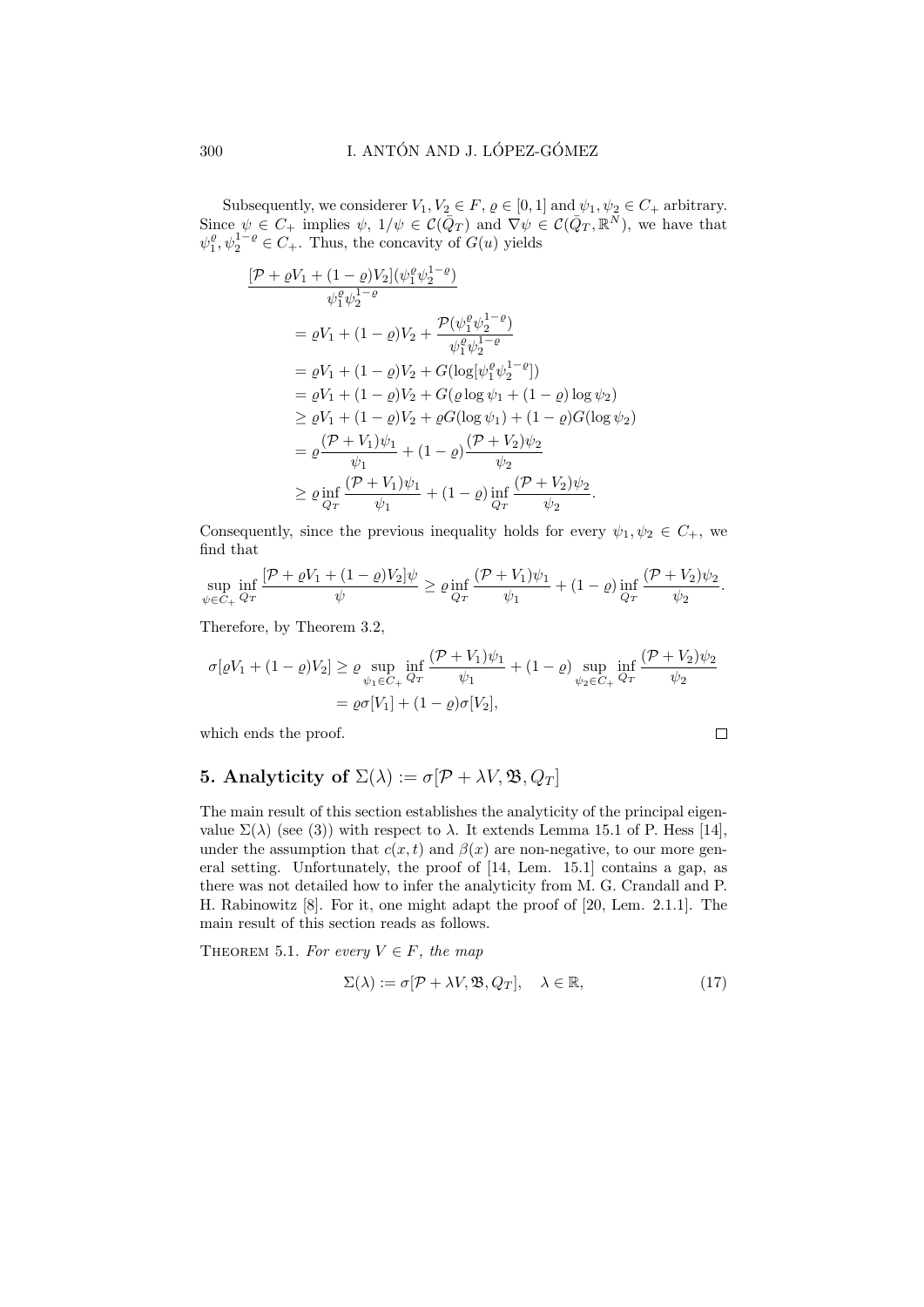is real analytic and concave in the sense that  $\Sigma''(\lambda) \leq 0$  for all  $\lambda \in \mathbb{R}$ . Furthermore, either  $\Sigma'' \equiv 0$  in  $\mathbb{R}$ , or there exists a discrete subset  $Z \subset \mathbb{R}$  such that  $\Sigma''(\lambda) < 0$  for all  $\lambda \in \mathbb{R} \backslash Z$ .

Proof. Set

$$
\mathcal{T}(\lambda) := \mathcal{P} + \lambda V, \quad \lambda \in \mathbb{R},
$$

and regard  $\mathcal{T}(\lambda)$ ,  $\lambda \in \mathbb{R}$ , as a family of closed operators with domain E and values in F. Then, for every  $\lambda_0 \in \mathbb{R}$ , we can express

$$
\mathcal{T}(\lambda)u = \mathcal{T}u + (\lambda - \lambda_0)\mathcal{T}^{(1)}u, \qquad u \in E,
$$

where

$$
\mathcal{T} := \mathcal{P} + \lambda_0 V, \qquad \mathcal{T}^{(1)} := V,
$$

and there exists a constant  ${\cal C}>0$  such that

$$
\|\mathcal{T}^{(1)}u\|_{F} = \|Vu\|_{F} \le C\|u\|_{E} + \|\mathcal{T}u\|_{F},\tag{18}
$$

where

$$
\|v\|_F:=\|v\|_\infty+\sup_{\substack{x,y\in\Omega,x\neq y,\\t\in[0,T]}}\frac{|v(x,t)-v(y,t)|}{|x-y|^\theta}+\sup_{\substack{t,s\in[0,T],t\neq s,\\x\in\Omega}}\frac{|v(x,t)-v(x,s)|}{|t-s|^\frac{\theta}{2}}
$$

for all  $v \in F$ , and

$$
||u||_E := ||u||_{\mathcal{C}^{2,1}(\bar{Q}_T)} + \sum_{|\alpha| \le 2} \sup_{\substack{x,y \in \Omega, x \neq y, \\ t \in [0,T]}} \frac{|D_x^{\alpha} v(x,t) - D_x^{\alpha} v(y,t)|}{|x-y|^{\theta}} + \sum_{|\beta| \le 1} \sup_{t,s \in [0,T], t \neq s,} \frac{|D_t^{\beta} v(x,t) - D_t^{\beta} v(x,s)|}{|t-s|^{\frac{\theta}{2}}}
$$

for all  $u \in E$ . Note that, by definition,

$$
||u||_F \le ||u||_E \qquad \text{for all } u \in E. \tag{19}
$$

To prove (18), we can argue as follows. By definition of the norm, for every  $u \in E$ ,

$$
||Vu||_F = ||Vu||_{\infty} + \sup_{\substack{x,y \in \Omega, x \neq y, \\ t \in [0,T] \\ t,s \in [0,T], t \neq s,}} \frac{|V(x,t)u(x,t) - V(y,t)u(y,t)|}{|x - y|^{\theta}} + \sup_{\substack{t,s \in [0,T], t \neq s, \\ x \in \bar{\Omega}}} \frac{|V(x,t)u(x,t) - V(x,s)u(x,s)|}{|t - s|^{\frac{\theta}{2}}}.
$$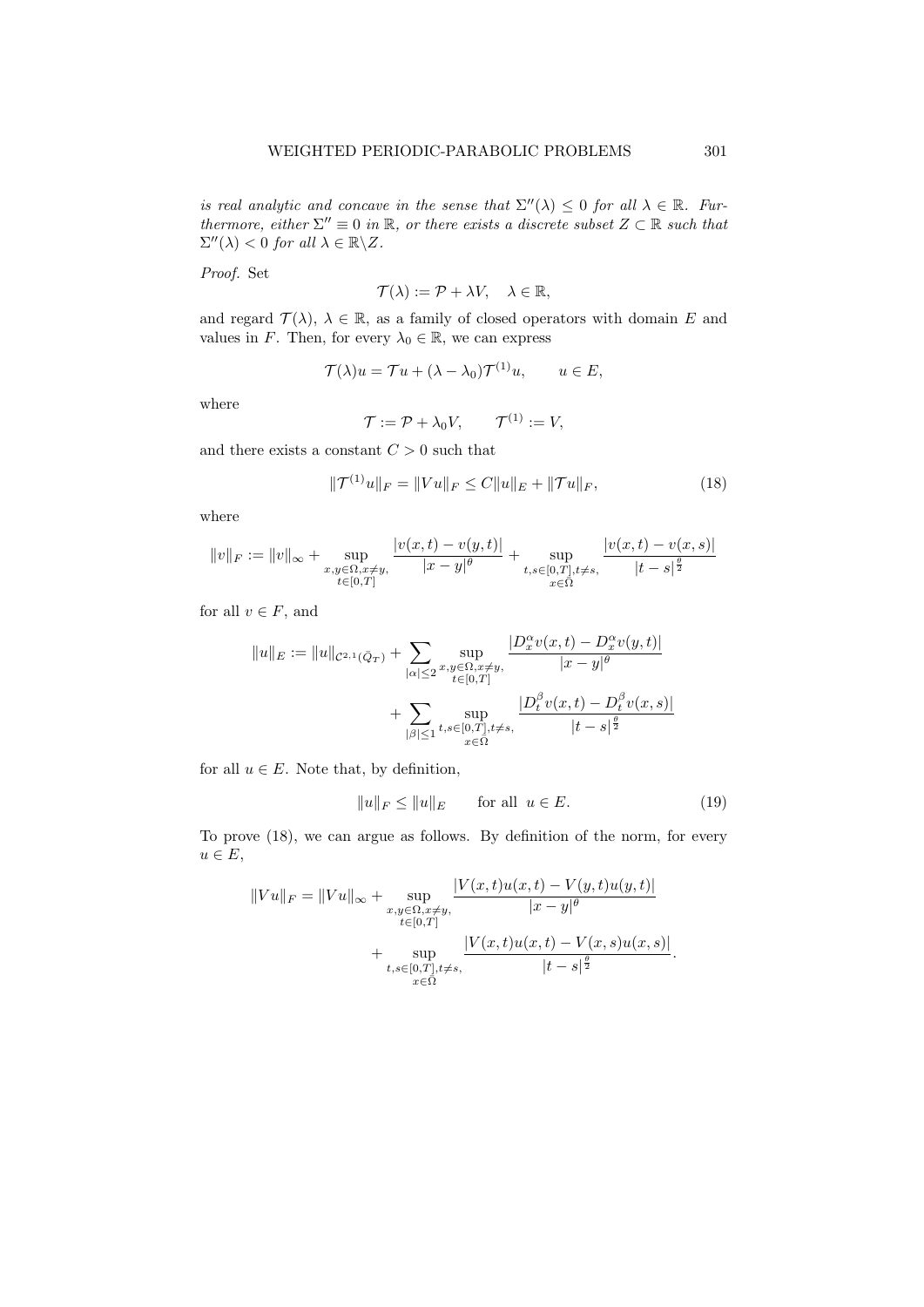Obviously, the first term can be estimated as follows

$$
||Vu||_{\infty} \le ||V||_{\infty} ||u||_{\infty} \le ||V||_F ||u||_F.
$$

To estimate the second term, let  $x, y \in \Omega$  be with  $x \neq y$  and pick  $t \in [0, T]$ . Then,

$$
\frac{|V(x,t)u(x,t)-V(y,t)u(y,t)|}{|x-y|^{\theta}} \le \frac{|V(x,t)u(x,t)-V(x,t)u(y,t)|}{|x-y|^{\theta}} + \frac{|V(x,t)u(y,t)-V(y,t)u(y,t)|}{|x-y|^{\theta}} \le ||V||_{\infty} \frac{|u(x,t)-u(y,t)|}{|x-y|^{\theta}} + \frac{|V(x,t)-V(y,t)|}{|x-y|^{\theta}} ||u||_{\infty} \le ||V||_{\infty} ||u||_{F} + ||V||_{F} ||u||_{\infty} \le 2||V||_{F} ||u||_{F}
$$

and hence,

$$
\sup_{\substack{x,y \in \Omega, x \neq y, \\ t \in [0,T]}} \frac{|V(x,t)u(x,t) - V(y,t)u(y,t)|}{|x - y|^{\theta}} \leq 2||V||_F ||u||_F.
$$

Similarly,

$$
\frac{|V(x,t)u(x,t) - V(x,s)u(x,s)|}{|t-s|^{\frac{\beta}{2}}} \le 2||V||_F||u||_F.
$$

Hence, taking sups yields

$$
\sup_{\substack{t,s\in[0,T],t\neq s,\\x\in\bar{\Omega}}} \frac{|V(x,t)u(x,t)-V(x,s)u(x,s)|}{|t-s|^{\frac{\theta}{2}}}\leq 2\|V\|_F\|u\|_F.
$$

Thus, setting  $C := 5||V||_F$  and using (19), we find that, for every  $u \in E$ ,

$$
\|\mathcal{T}^{(1)}u\|_{F} = \|Vu\|_{F} \le 5\|V\|_{F}\|u\|_{F} \le C\|u\|_{F} + \|\mathcal{T}u\|_{F} \le C\|u\|_{E} + \|\mathcal{T}u\|_{F}
$$

and so, (18) holds. Consequently, according to Theorem 2.6 of Section VII.2.2 of T. Kato [17], which extends a previous result of F. Rellich [26] for self-adjoint families,  $\mathcal{T}(\lambda)$  is a real holomorphic family of type (A). Thus, by Remark 2.9 of Section VII.2.3 of T. Kato [17], it follows from Theorem 2.9 that  $\Sigma(\lambda)$  is real analytic in  $\lambda$ , as well as the map

$$
\mathbb{R} \quad \to \quad F
$$

$$
\lambda \quad \mapsto \varphi(\lambda)
$$

where  $\varphi(\lambda) \gg 0$  is the unique eigenfunction of  $\Sigma(\lambda)$  such that  $\int_{Q_T} \varphi^2(\lambda) = 1$ .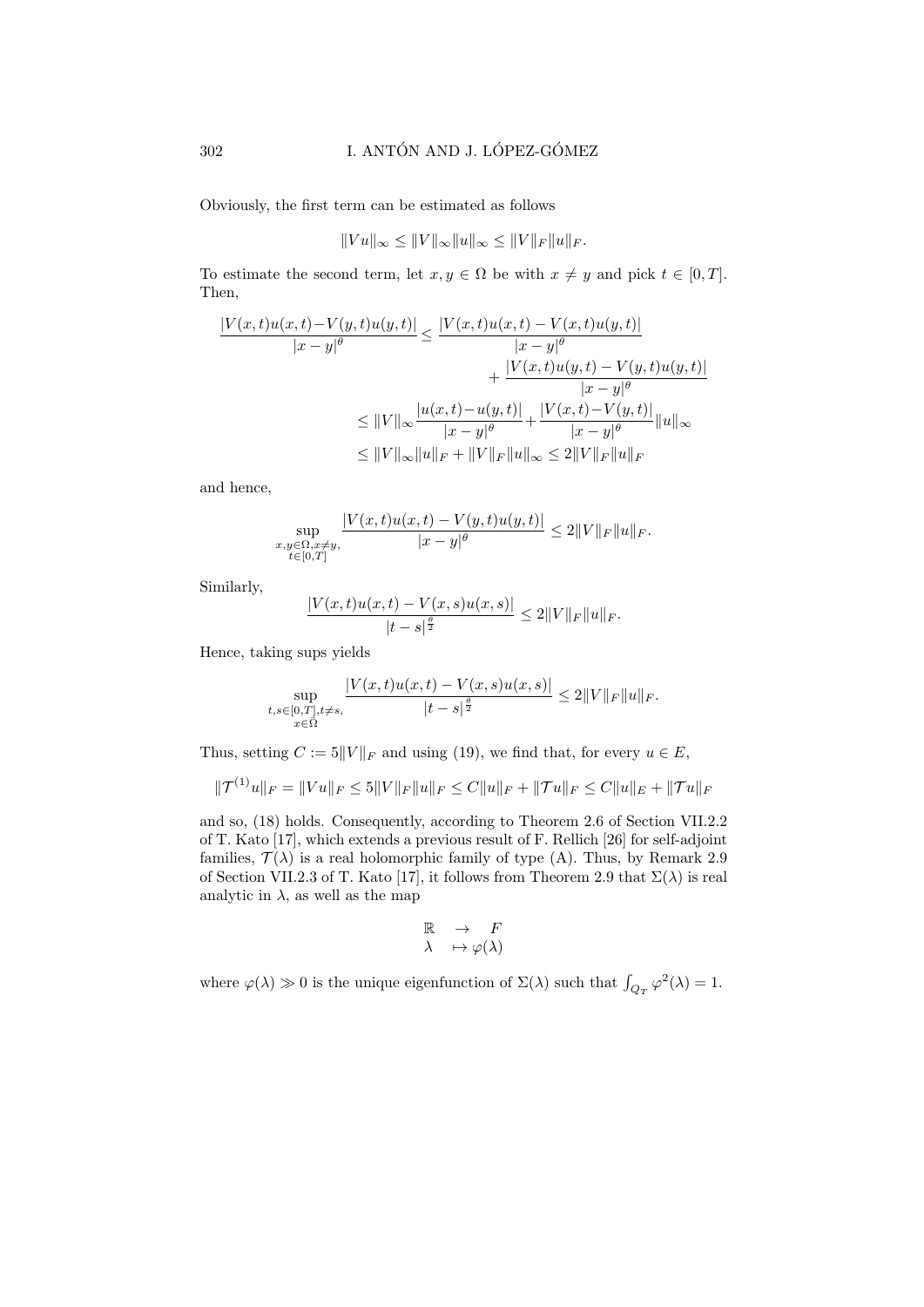Now, we will show that

$$
\Sigma''(\lambda) \le 0 \qquad \text{for all} \quad \lambda \in \mathbb{R}.\tag{20}
$$

Although this is a rather standard fact on concave functions from elementary calculus, by the sake of completeness we will give complete details here. According to Theorem 4.1, for every  $\lambda_1, \lambda_2 \in \mathbb{R}$  and  $\varrho \in (0, 1],$ 

$$
\Sigma(\varrho\lambda_1 + (1-\varrho)\lambda_2) = \sigma[\mathcal{P} + \varrho\lambda_1 V + (1-\varrho)\lambda_2 V, \mathfrak{B}, Q_T]
$$
  
\n
$$
\geq \varrho \sigma[\mathcal{P} + \lambda_1 V, \mathfrak{B}, Q_T] + (1-\varrho) \sigma[\mathcal{P} + \lambda_2 V, \mathfrak{B}, Q_T]
$$
  
\n
$$
= \varrho\Sigma(\lambda_1) + (1-\varrho)\Sigma(\lambda_2).
$$

Thus,

$$
\Sigma(\lambda_2 + \varrho(\lambda_1 - \lambda_2)) \geq \Sigma(\lambda_2) + \varrho(\Sigma(\lambda_1) - \Sigma(\lambda_2))
$$

and hence,

$$
\frac{\Sigma(\lambda_2 + \varrho(\lambda_1 - \lambda_2)) - \Sigma(\lambda_2)}{\varrho} \geq \Sigma(\lambda_1) - \Sigma(\lambda_2).
$$

Therefore, for every  $\varrho \in (0,1]$  and  $\lambda_1, \lambda_2 \in \mathbb{R}$  with  $\lambda_1 > \lambda_2$ ,

$$
\frac{\Sigma(\lambda_2 + \varrho(\lambda_1 - \lambda_2)) - \Sigma(\lambda_2)}{\varrho(\lambda_1 - \lambda_2)} \ge \frac{\Sigma(\lambda_1) - \Sigma(\lambda_2)}{\lambda_1 - \lambda_2}.
$$
\n(21)

Consequently, letting  $\rho \downarrow 0$  yields

$$
\lim_{\varrho\to 0}\frac{\Sigma(\lambda_2+\varrho(\lambda_1-\lambda_2))-\Sigma(\lambda_2)}{\varrho(\lambda_1-\lambda_2)}\geq \frac{\Sigma(\lambda_1)-\Sigma(\lambda_2)}{\lambda_1-\lambda_2}
$$

for every  $\lambda_1 > \lambda_2$ . In other words,

$$
\Sigma'(\lambda_2) \ge \frac{\Sigma(\lambda_1) - \Sigma(\lambda_2)}{\lambda_1 - \lambda_2} \quad \text{if } \lambda_1 > \lambda_2.
$$

So, by the mean value theorem, we find that, for every  $\lambda_1, \lambda_2 \in \mathbb{R}$  with  $\lambda_1 > \lambda_2$ , there exists  $\lambda \in (\lambda_2, \lambda_1)$  such that

$$
\Sigma'(\lambda_2) \ge \Sigma'(\lambda). \tag{22}
$$

So,  $\Sigma''(\lambda) \leq 0$  for all  $\lambda \in \mathbb{R}$ . Indeed, if there would exist  $\lambda_2 \in \mathbb{R}$  such that  $\Sigma''(\lambda_2) > 0$ , then  $\Sigma'$  should be increasing in a neighborhood of  $\lambda_2$ , which contradicts (22). Finally, since  $\Sigma$  is real analytic, also  $\Sigma''$  is real analytic and therefore, either  $\Sigma'' = 0$ , or the set of zeroes of  $\Sigma''$  must be discrete, possibly empty. The proof is complete.  $\Box$ 

Naturally, combining Proposition 2.1 with Theorem 5.1 the next result holds.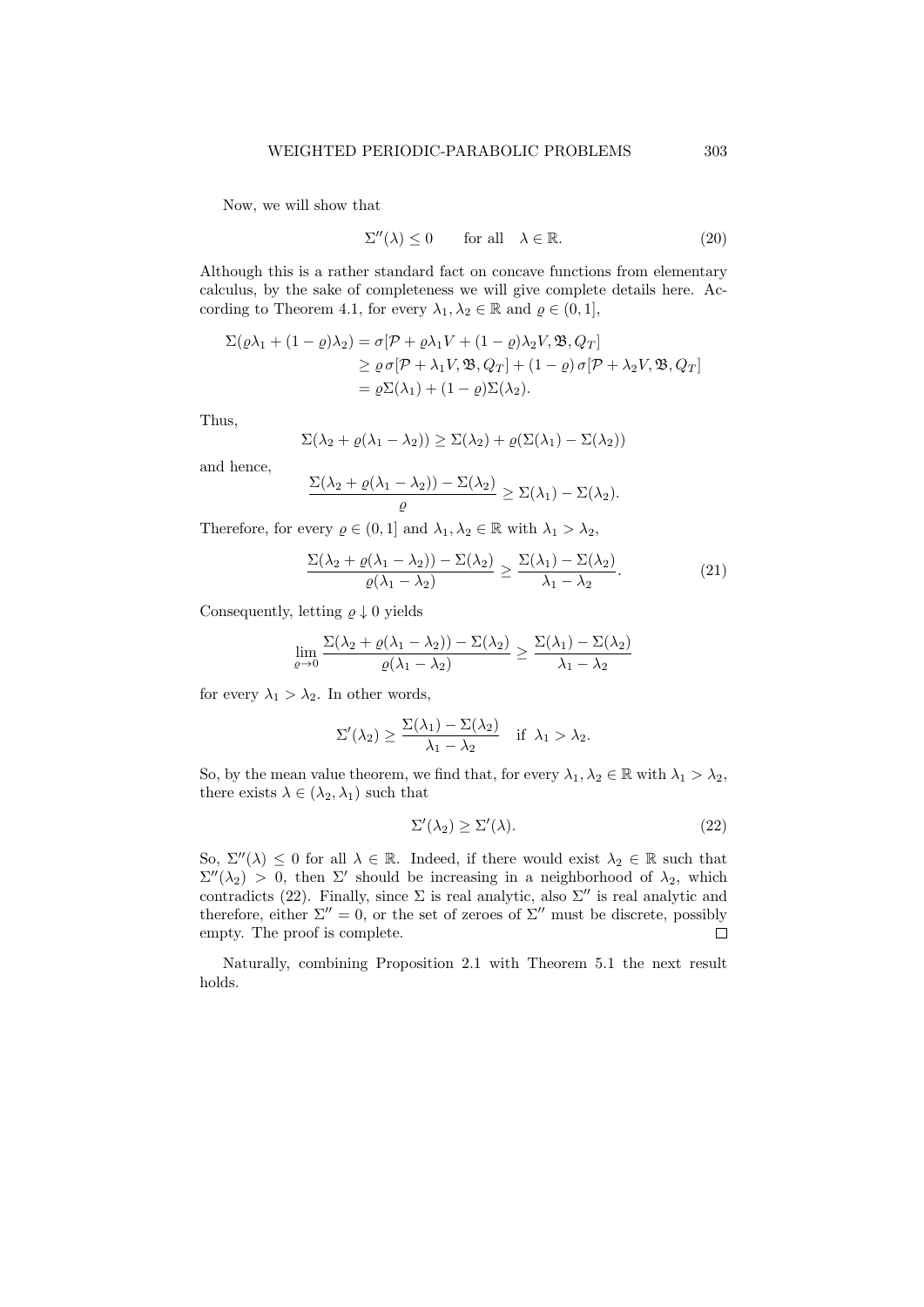PROPOSITION 5.2. For any given  $V \in F$ , the map

$$
\Sigma(\lambda) := \Sigma_V(\lambda) = \sigma[\mathcal{P} + \lambda V, \mathfrak{B}, Q_T], \quad \lambda \in \mathbb{R},
$$

satisfies the following properties:

- (a)  $V \geq 0$  implies  $\Sigma'(\lambda) > 0$  for all  $\lambda \in \mathbb{R}$ .
- (b)  $V \leq 0$  implies  $\Sigma'(\lambda) < 0$  for all  $\lambda \in \mathbb{R}$ .

*Proof.* Suppose that  $V \geq 0$  on  $Q_T$ . Then, by Proposition 2.1 and Theorem 5.1, we find that  $\Sigma'(\lambda) \geq 0$  for all  $\lambda \in \mathbb{R}$ . Moreover, by analyticity, either  $\Sigma' \equiv 0$ , or  $\Sigma'$  vanishes, at most, on a discrete set. Since  $V ">= 0, Σ(λ)$  cannot be constant. Thus, it satisfies the second option. Let us suppose that  $\Sigma'(\lambda_0) = 0$  for some  $\lambda_0 \in \mathbb{R}$ . Then, by Theorem 5.1,

$$
0 \leq \Sigma'(\lambda) = \Sigma'(\lambda) - \Sigma'(\lambda_0) = \int_{\lambda_0}^{\lambda} \Sigma'' \leq 0 \quad \text{for all } \lambda \geq \lambda_0.
$$

So,  $\Sigma' = 0$  in  $[\lambda_0, \infty)$  which is impossible. Therefore,  $\Sigma'(\lambda) > 0$  for all  $\lambda \in \mathbb{R}$ , which ends the proof of Part (a).

Now, suppose that  $V \leq 0$  in  $Q_T$ . Then,

$$
\Sigma_V(\lambda) = \Sigma_{-V}(-\lambda) \quad \text{for all } \lambda \in \mathbb{R}, \tag{23}
$$

and hence, since  $-V \geq 0$ , Part (a) yields

$$
\Sigma_V'(\lambda) = -\Sigma_{-V}'(-\lambda) < 0
$$

for all  $\lambda \in \mathbb{R}$ , which ends the proof of Part (b).

## 6. Global behavior of  $\Sigma(\lambda) := \sigma[\mathcal{P} + \lambda V, \mathfrak{B}, Q_T]$

The next result provides us with a simple periodic-parabolic counterpart of [22, Th. 9.1]. Note that both results differ substantially.

THEOREM 6.1. Given  $V \in F$ , consider the map  $\Sigma(\lambda)$  defined in (17). Then:

(a) If there exists  $x_+ \in \Omega$  such that  $V(x_+, t) > 0$  for all  $t \in [0, T]$ , or, alternatively,

$$
\int_{0}^{T} \min_{x \in \bar{\Omega}} V(x, t) dt > 0,
$$
\n(24)

then,

$$
\lim_{\lambda \downarrow -\infty} \Sigma(\lambda) = -\infty. \tag{25}
$$

$$
\sqcup
$$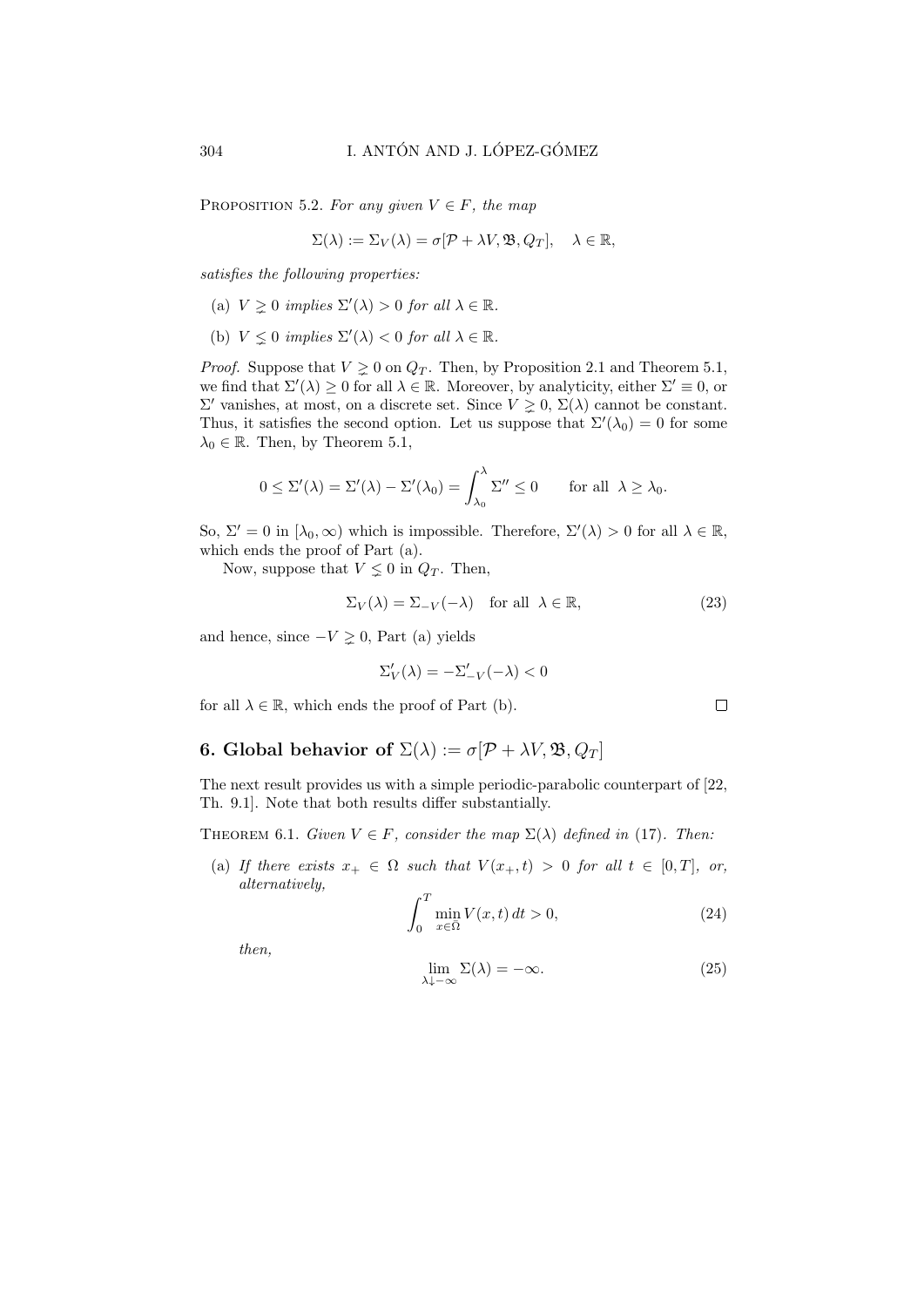(b) If there exists  $x_-\in\Omega$  such that  $V(x_-,t) < 0$  for all  $t \in [0,T]$ , or, alternatively,

$$
\int_{0}^{T} \max_{x \in \bar{\Omega}} V(x, t) dt < 0,\tag{26}
$$

then,

$$
\lim_{\lambda \uparrow \infty} \Sigma(\lambda) = -\infty. \tag{27}
$$

(c) If there exist  $x_+, x_-\in \Omega$  such that  $V(x_+, t) > 0$  and  $V(x_-, t) < 0$  for all  $t \in [0, T]$ , then (25) and (27) are satisfied and hence, for some  $\lambda_0 \in \mathbb{R}$ ,

$$
\Sigma(\lambda_0) = \max_{\lambda \in \mathbb{R}} \Sigma(\lambda). \tag{28}
$$

Moreover,  $\Sigma'(\lambda_0) = 0$ ,  $\Sigma'(\lambda) > 0$  if  $\lambda < \lambda_0$ , and  $\Sigma'(\lambda) < 0$  if  $\lambda > \lambda_0$ . So,  $\lambda_0$  is unique.

*Proof.* Suppose that there exists  $x_+ \in \Omega$  such that  $V(x_+, t) > 0$  for all  $t \in$ [0, T]. Then, by continuity, there exists  $R > 0$  such that

$$
B_+:=B_R(x_+)\Subset\Omega\quad\text{and}\quad\min_{\bar{B}_+\times[0,T]}V=\omega>0.
$$

Thus, according to Proposition 2.6,

$$
\Sigma(\lambda) = \sigma[\mathcal{P} + \lambda V, \mathfrak{B}, Q_T] < \sigma[\mathcal{P} + \lambda V, \mathfrak{D}, B_+ \times (0, T)],
$$

and hence, by Proposition 2.1, we find that

$$
\Sigma(\lambda) < \sigma[\mathcal{P}, \mathfrak{D}, B_+ \times (0, T)] + \lambda \omega \qquad \text{for all } \lambda < 0.
$$

Letting  $\lambda \downarrow -\infty$  in this inequality yields (25).

Now, suppose (24). Then, thanks to Propositions 2.1 and 2.8, it becomes apparent that, for every  $\lambda < 0$ ,

$$
\Sigma(\lambda) = \sigma[\mathcal{P} + \lambda V, \mathfrak{B}, Q_T] \leq \sigma[\mathcal{P} + \lambda \min_{x \in \Omega} V(x, t), \mathfrak{B}, Q_T]
$$

$$
= \sigma[\mathcal{P}, \mathfrak{B}, Q_T] + \frac{\lambda}{T} \int_0^T \min_{x \in \Omega} V(x, t) dt.
$$

Therefore, by (24), letting  $\lambda \downarrow -\infty$  in this inequality also provides us with (25). This completes the proof of Part (a). Part (b) follows easily from (23), by applying Part (a) to the potential  $-V$ .

Finally, suppose that there exist  $x_+$ ,  $x_-\in\Omega$  such that

$$
V(x_{+}, t) > 0
$$
 and  $V(x_{+}, t) < 0$  for all  $t \in [0, T]$ .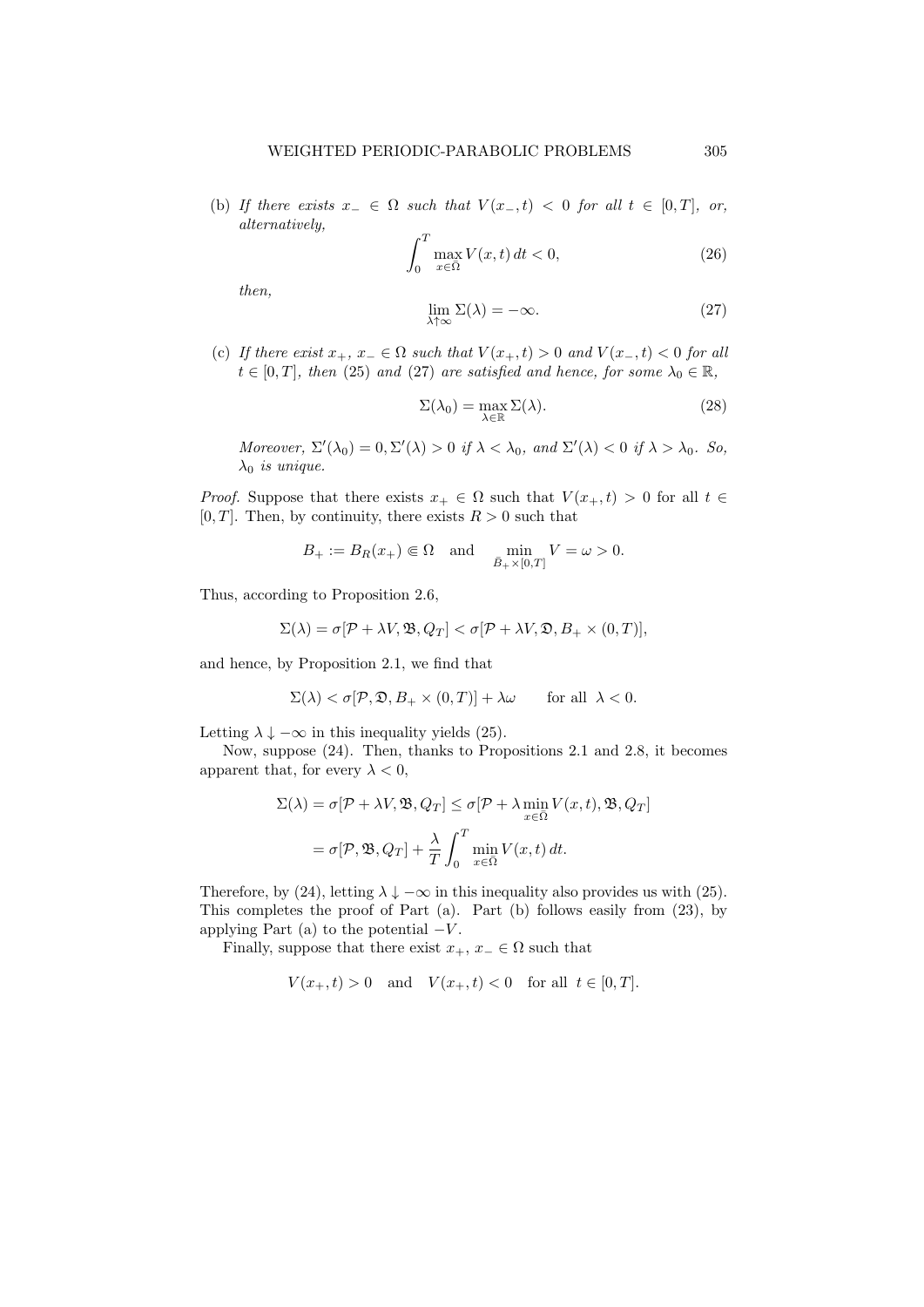Then, by Parts (a) and (b), (25) and (27) hold. Thus, there exists  $\lambda_0 \in \mathbb{R}$ satisfying (28). Obviously,  $\Sigma'(\lambda_0) = 0$ . Suppose that  $\Sigma'(\lambda_-) \leq 0$  for some  $\lambda_{-}<\lambda_{0}$ . Then,

$$
0 \leq -\Sigma'(\lambda_-) = \Sigma'(\lambda_0) - \Sigma'(\lambda_-) = \int_{\lambda_-}^{\lambda_0} \Sigma'' \leq 0
$$

and hence,

$$
\Sigma'(\lambda_{-})=-\int_{\lambda_{-}}^{\lambda_{0}}\Sigma''=0.
$$

So,  $\Sigma'' = 0$  on  $[\lambda_-, \lambda_0]$ , which implies  $\Sigma'' = 0$  in R, by analyticity. Consequently, there are two constants,  $a, b \in \mathbb{R}$ , such that,

$$
\Sigma(\lambda) = a\lambda + b \quad \text{for all } \lambda \in \mathbb{R}.
$$

By (25) and (27), this is impossible. Therefore,  $\Sigma'(\lambda) > 0$  for all  $\lambda < \lambda_0$ Similarly,  $\Sigma'(\lambda) < 0$  for all  $\lambda > \lambda_0$ . This ends the proof.  $\Box$ 

As illustrated by Figure 1, the two sufficient conditions for (25) established by Theorem 6.1(a) are supplementary, even when  $V \geq 0$ .



Figure 1: Two admissible nodal configurations of V .

In Figure 1, the dark regions represent the set of  $(x, t) \in Q_T$  where  $V(x, t) >$ 0, while the white regions are the portions of  $Q_T$  where  $V(x,t) = 0$ . In Case (A),  $V(x,t) > 0$  for all  $t \in [0,T]$  as soon as  $x \in \Omega$  is chosen appropriately, but

$$
\int_0^T \min_{x \in \bar{\Omega}} V(x, t) dt = 0.
$$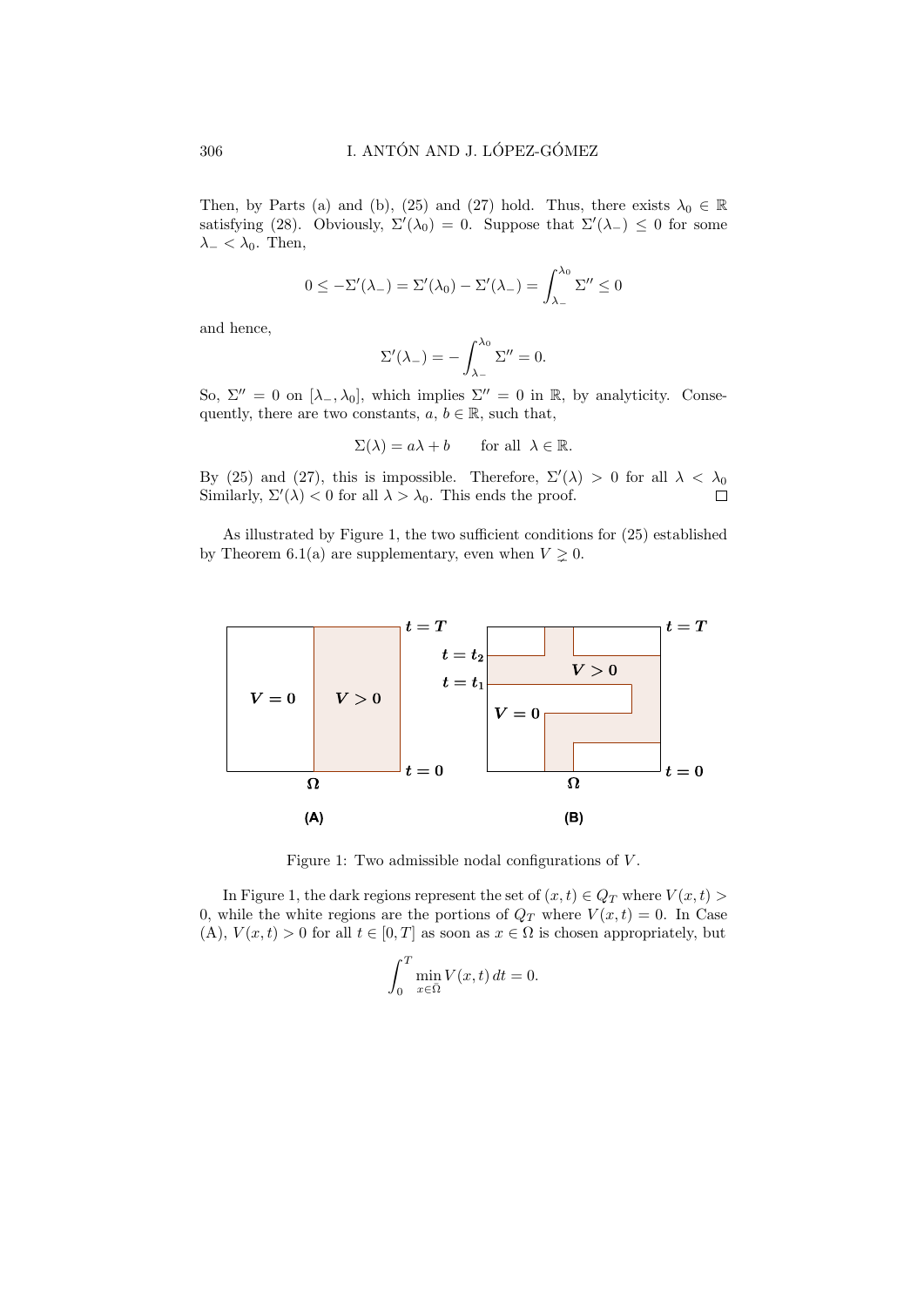Contrarily, in Case (B), there cannot exist a point  $x \in \Omega$  for which  $V(x, t) > 0$ for all  $t \in [0, T]$ , though

$$
\int_0^T \min_{x \in \bar{\Omega}} V(x, t) dt \ge \int_{t_1}^{t_2} \min_{x \in \bar{\Omega}} V(x, t) dt > 0
$$

provided  $V(x,t) > 0$  for all  $(x,t) \in \overline{\Omega} \times (t_1,t_2)$ . Similarly, the two sufficient conditions for (27) established by Theorem 6.1(b) are supplementary, even in case  $V \leq 0$ .

Note that, since

$$
\int_0^T \min_{x \in \Omega} V(x, t) dt \le \int_0^T \max_{x \in \Omega} V(x, t) dt,
$$

conditions (24) and (26) cannot hold simultaneously. Moreover, if there exists  $x_+ \in \Omega$  for which  $V(x_+, t) > 0$  for all  $t \in [0, T]$ , then

$$
\int_0^T \max_{x \in \Omega} V(x, t) dt \ge \int_0^T V(x_+, t) dt > 0
$$

and hence, (26) fails. Similarly, if there exists  $x_-\in\Omega$  such that  $V(x_-,t)<0$ for all  $t \in [0, T]$ , then

$$
\int_0^T \min_{x \in \Omega} V(x, t) dt \le \int_0^T V(x_-, t) dt < 0
$$

and so, (24) fails.

Note that, under the assumptions of Theorem 6.1(a),

$$
\int_{0}^{T} \max_{x \in \Omega} V(x, t) dt > 0.
$$
 (29)

Similarly, any of the assumptions of Theorem 6.1(b) implies

$$
\int_{0}^{T} \min_{x \in \Omega} V(x, t) dt < 0.
$$
\n(30)

Therefore, the next result provides us with a substantial extension of Theorem 6.1. The first assertions of Parts (a) and (b) generalize [14, Lem. 15.4], going back to A. Beltramo and P. Hess [4], where it was assumed that  $c \geq 0$ and  $\beta \geq 0$ , and Proposition 3.2 of D. Daners [9], where no assumption on the sign of  $c(x, t)$  was imposed, but only for Dirichlet boundary conditions.

THEOREM 6.2. Given  $V \in F$ , consider the map  $\Sigma(\lambda)$  defined in (17). Then: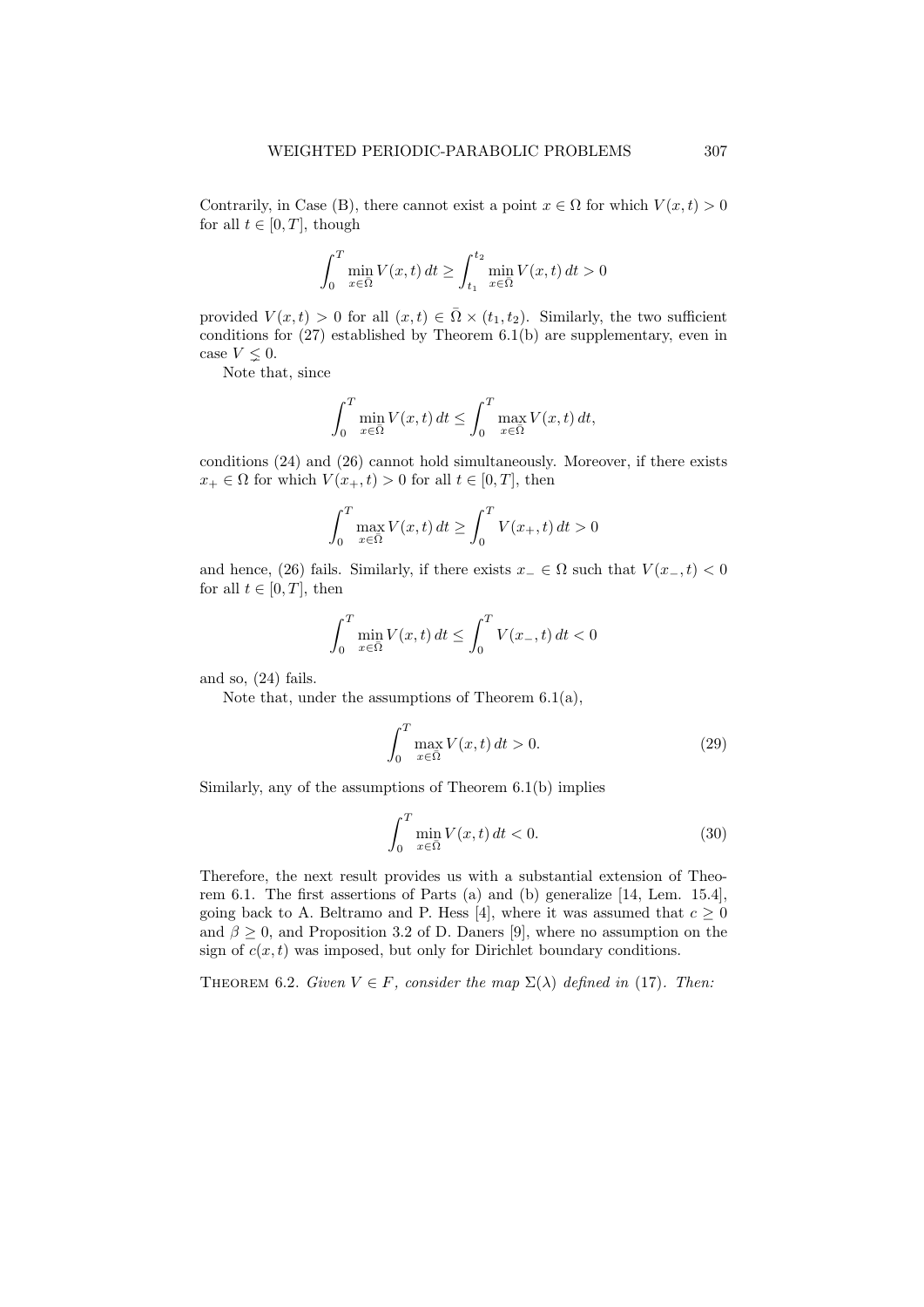(a) Condition (29) implies  $\lim_{\lambda \downarrow -\infty} \Sigma(\lambda) = -\infty$ , and

$$
\int_{0}^{T} \max_{x \in \bar{\Omega}} V(x, t) dt < 0 \tag{31}
$$

implies  $\lim_{\lambda \to \infty} \Sigma(\lambda) = \infty$ .

(b) Condition (30) implies  $\lim_{\lambda \uparrow \infty} \Sigma(\lambda) = -\infty$ , and

$$
\int_0^T \min_{x \in \overline{\Omega}} V(x, t) dt > 0
$$
\n(32)

implies  $\lim_{\lambda \uparrow \infty} \Sigma(\lambda) = \infty$ .

 $(c)$  If

$$
\int_0^T \min_{x \in \bar{\Omega}} V(x, t) dt < 0 < \int_0^T \max_{x \in \bar{\Omega}} V(x, t) dt,
$$

then  $\Sigma(\lambda_0) = \max_{\lambda \in \mathbb{R}} \Sigma(\lambda)$  holds for some  $\lambda_0 \in \mathbb{R}$ . Moreover,  $\Sigma'(\lambda_0) =$  $0, \Sigma'(\lambda) > 0$  if  $\lambda < \lambda_0$ , and  $\Sigma'(\lambda) < 0$  if  $\lambda > \lambda_0$ . Thus,  $\lambda_0$  is unique.

Proof. Since Part (b) follows easily from Part (a) and, arguing as in Theorem 6.1, Part (c) is an easy consequence of Parts (a) and (b), it suffices to prove Part (a). Suppose (29). Then, arguing as in A. Beltramo and P. Hess [4], there exists a T-periodic function  $\kappa \in C^2(\mathbb{R};\Omega)$  such that

$$
\int_0^T V(\kappa(t),t) dt > 0.
$$

Essentially,  $\kappa(t)$  follows the points where  $V(\cdot, t)$  takes the maximum, even if they lie on the boundary! Let  $\psi : \mathbb{R}^N \times \mathbb{R} \to \mathbb{R}^N \times \mathbb{R}$  be the  $\mathcal{C}^2$ -diffeomorphism defined by

$$
(y,t) = \psi(x,t) := (x - \kappa(t),t).
$$

Then, the original boundary value problem

$$
\begin{cases}\n\mathcal{P}\varphi + \lambda V \varphi = \Sigma(\lambda)\varphi & \text{in } \Omega \times \mathbb{R}, \\
\mathfrak{B}\varphi = 0 & \text{on } \partial\Omega \times \mathbb{R},\n\end{cases}
$$
\n(33)

where  $\varphi \in E$ ,  $\varphi \gg 0$ , is transformed into

$$
\begin{cases}\n\mathcal{P}_{\psi}\varphi_{\psi} + \lambda V_{\psi}\varphi_{\psi} = \Sigma(\lambda)\varphi_{\psi} & \text{in } \psi(\Omega \times \mathbb{R}), \\
\mathfrak{B}_{\psi}\varphi_{\psi} = 0 & \text{on the lateral boundary of } \psi(\Omega \times \mathbb{R}),\n\end{cases}
$$
\n(34)

where  $\mathcal{P}_{\psi}$  is a certain periodic-parabolic operator of the same type as  $\mathcal P$  (see the proof of [14, Lem. 15.4]),  $\mathfrak{B}_{\psi}$  is a boundary operator of the same type as B whose explicit expression is not important here, and

$$
V_{\psi} = V \circ \psi^{-1}|_{\psi(\bar{\Omega} \times \mathbb{R})}, \qquad \varphi_{\psi} = \varphi \circ \psi^{-1}|_{\psi(\bar{\Omega} \times \mathbb{R})}.
$$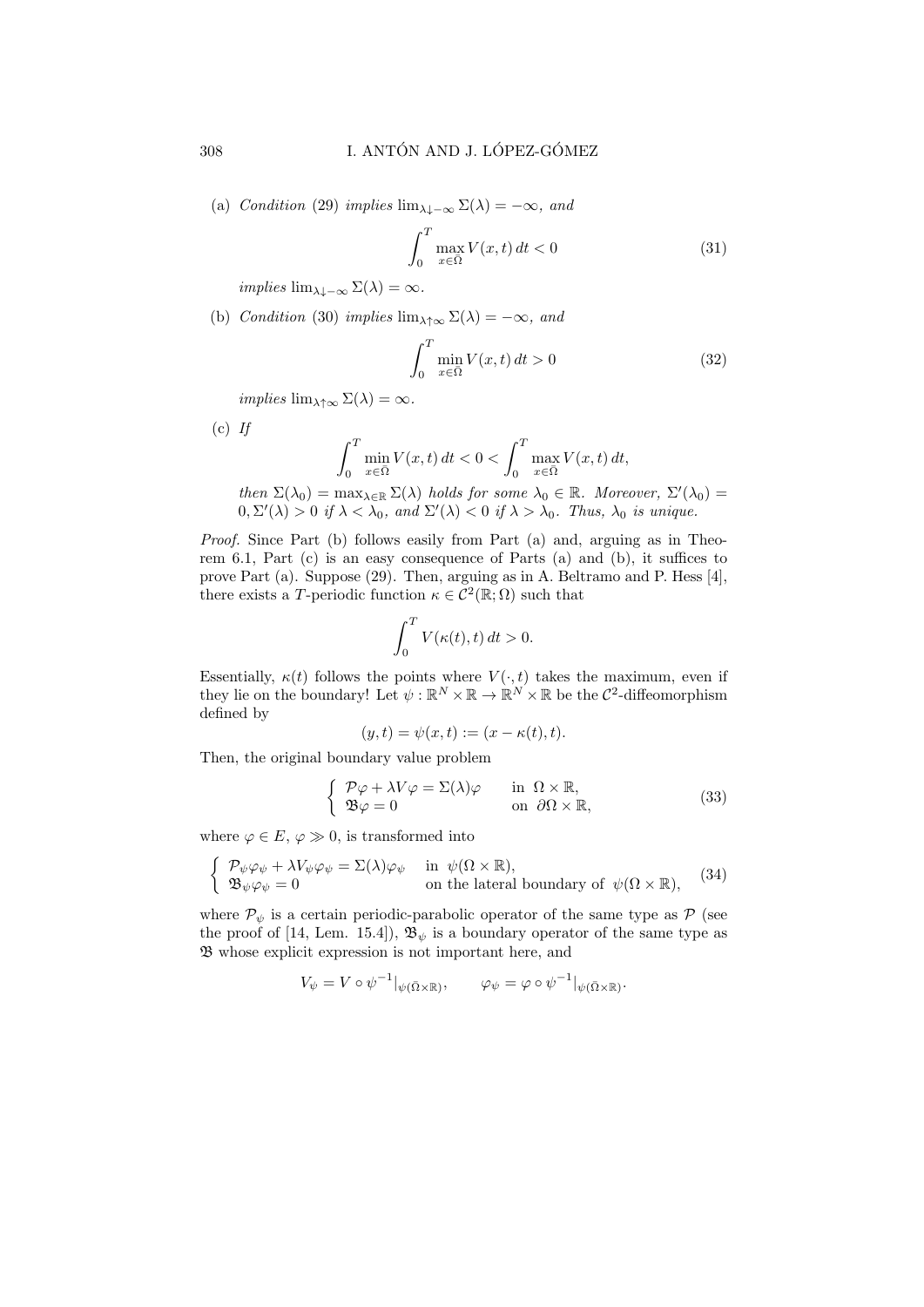By construction,

$$
p := \int_0^T V_{\psi}(0, t) dt = \int_0^T V(\kappa(t), t) dt > 0.
$$

Moreover, since  $V_{\psi}$  is uniformly continuous, there exists  $\varepsilon > 0$  such that  $\bar{B}_{\varepsilon} \times$  $\mathbb{R} \subset \psi(\Omega \times \mathbb{R})$  and

$$
V_{\psi}(y,t) \ge c(t) = V_{\psi}(0,t) - \frac{p}{2T} \quad \text{for all } (y,t) \in \bar{B}_{\varepsilon} \times \mathbb{R},
$$

where  $B_{\varepsilon}$  stands for the ball of radius  $\varepsilon$  centered at 0.

According to (34), the restriction  $h := \varphi_{\psi}|_{\bar{B}_{\varepsilon} \times \mathbb{R}}$  provides us with a positive strict supersolution of

$$
(\mathcal{P}_{\psi} + \lambda V_{\psi} - \Sigma(\lambda), \mathfrak{D}, B_{\varepsilon} \times (0, T)).
$$

Thus, thanks to Theorem 1.1,

$$
\sigma \left[ \mathcal{P}_{\psi} + \lambda V_{\psi} - \Sigma(\lambda), \mathfrak{D}, B_{\varepsilon} \times (0, T) \right] > 0.
$$

Equivalently,

$$
\Sigma(\lambda) < \sigma \left[ \mathcal{P}_{\psi} + \lambda V_{\psi}, \mathfrak{D}, B_{\varepsilon} \times (0, T) \right].
$$

Since  $V_{\psi} \geq c$ , we have that  $\lambda V_{\psi} \leq \lambda c$  for all  $\lambda < 0$ . Hence, by Propositions 2.1 and 2.8, it becomes apparent that

$$
\Sigma(\lambda) < \sigma \left[ \mathcal{P}_{\psi} + \lambda c(t), \mathfrak{D}, B_{\varepsilon} \times (0, T) \right] = \sigma \left[ \mathcal{P}_{\psi}, \mathfrak{D}, B_{\varepsilon} \times (0, T) \right] + \frac{\lambda}{T} \int_{0}^{T} c(t) \, dt.
$$

On the other hand, by the definition of  $c(t)$  and p, we have that

$$
\int_0^T c(t) dt = \int_0^T V_{\psi}(0, t) dt - \frac{p}{2} = p - \frac{p}{2} = \frac{p}{2}.
$$

Therefore,

$$
\Sigma(\lambda) < \sigma \left[ \mathcal{P}_{\psi}, \mathfrak{D}, B_{\varepsilon} \times (0, T) \right] + \frac{p\lambda}{2T} \quad \text{for all } \lambda < 0.
$$

Since  $p > 0$ , letting  $\lambda \to -\infty$  shows that  $\Sigma(\lambda) \to -\infty$ . This ends the proof of the first claim.

Finally, suppose (31). Then, for every  $\lambda < 0$ , we have that

$$
\lambda V(x,t) \ge \lambda \max_{x \in \bar{\Omega}} V(x,t)
$$

and hence, by Propositions 2.1 and 2.8,

$$
\Sigma(\lambda) \ge \sigma[\mathcal{P}, \mathfrak{B}, \Omega \times (0, T)] + \frac{\lambda}{T} \int_0^T \max_{x \in \Omega} V(x, t) dt.
$$

Thanks to (31), letting  $\lambda \downarrow -\infty$  in the previous estimate yields  $\Sigma(\lambda) \to \infty$  and concludes the proof. $\Box$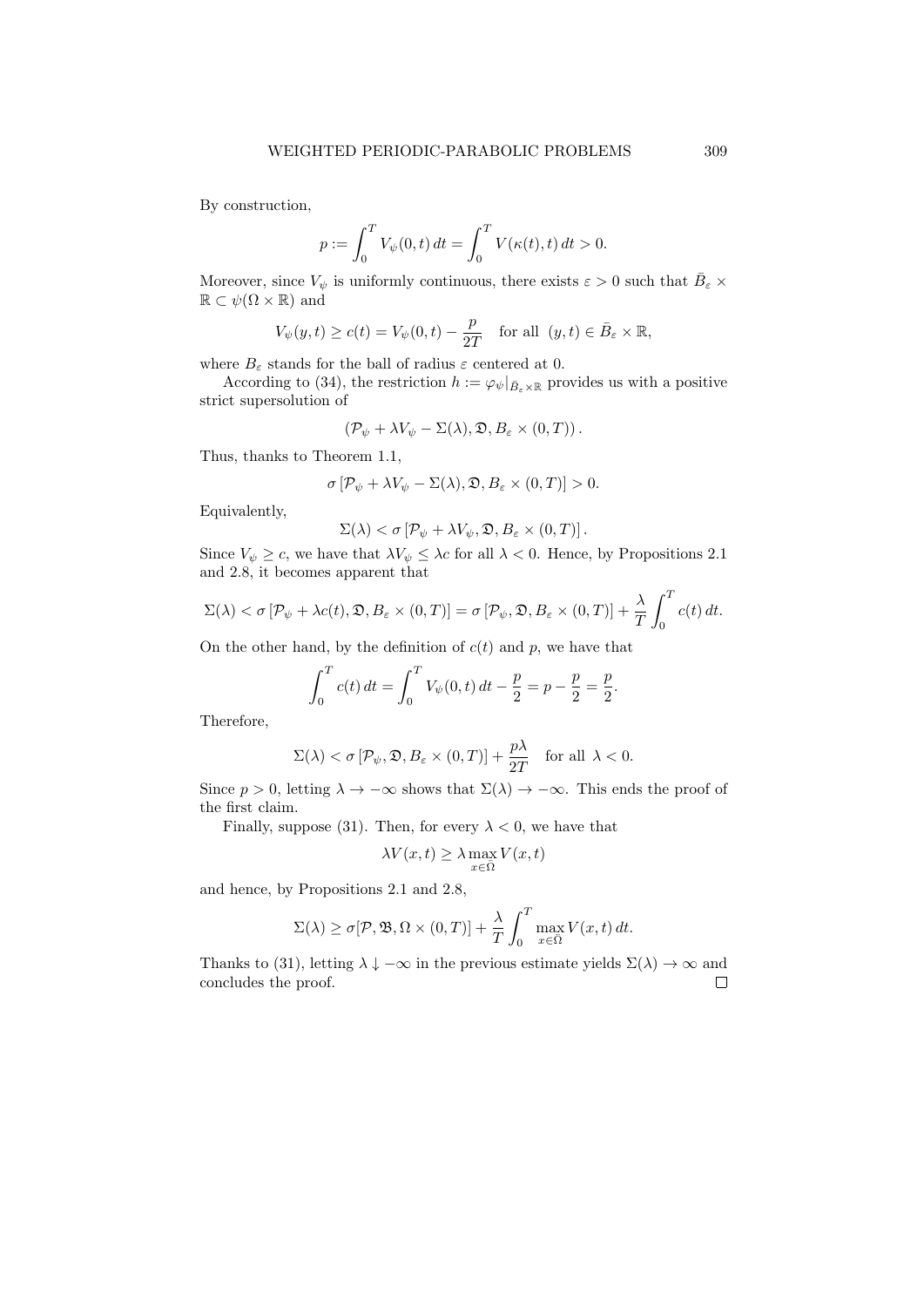Although the construction in the first part of the proof follows mutatis mutandis the proof of Lemma 15.4 of P. Hess [14], the second half seems new. Anyway, thanks to Theorem 1.1, it is considerably shorter than the extremely intricate comparison argument of the proof of [14, Lem. 15.4].

### 7. Principal eigenvalues of the weighted boundary value problem

This section studies the weighted boundary value problem

$$
\begin{cases}\n\mathcal{P}\varphi = \lambda W(x,t)\varphi & \text{in } Q_T, \\
\mathfrak{B}\varphi = 0 & \text{on } \partial\Omega \times [0,T],\n\end{cases}
$$
\n(35)

where  $W \in F$  and  $\lambda \in \mathbb{R}$ . Denoting  $V := -W$  and setting

$$
\Sigma(\lambda) := \sigma[\mathcal{P} + \lambda V, \mathfrak{B}, Q_T] = \sigma[\mathcal{P} - \lambda W, \mathfrak{B}, Q_T], \qquad \lambda \in \mathbb{R},
$$

it is apparent that  $\lambda^* \in \mathbb{R}$  is a principal eigenvalue of (35) if  $\Sigma(\lambda^*) = 0$ .

The next theorem characterizes the existence of the principal eigenvalue of (35) when  $W \ge 0$ , i.e.,  $V = -W \le 0$ .

THEOREM 7.1. Suppose  $W \geq 0$ , which implies  $\int_0^T \max_{x \in \bar{\Omega}} W(x, t) dt > 0$ . Then, (35) possesses a principal eigenvalue if and only if

$$
\Sigma(-\infty) := \lim_{\lambda \downarrow -\infty} \Sigma(\lambda) > 0. \tag{36}
$$

Moreover, it is unique if it exists and if we denote it by  $\lambda^*$ , then,  $\lambda^*$  is a simple eigenvalue of  $(\mathcal{P} - \lambda W, W)$  as discussed by Crandall and Rabinowitz [8], i.e.,

$$
W\varphi^* \notin R[\mathcal{P} - \lambda^* W] \tag{37}
$$

for all principal eigenfunction  $\varphi^* \gg 0$  of (35) associated to  $\lambda^*$ .

*Proof.* Since  $V = -W \leq 0$ , according to Proposition 5.2,  $\Sigma'(\lambda) < 0$  for all  $\lambda \in \mathbb{R}$ . Thus, the limit (36) is well defined. It might be finite, or infinity. Indeed, if

$$
\min_{\bar{Q}_T} W > 0,\tag{38}
$$

then, for every  $\lambda < 0$ , we have that

$$
\Sigma(\lambda) = \sigma[\mathcal{P} - \lambda W, \mathfrak{B}, Q_T] \ge \sigma[\mathcal{P}, \mathfrak{B}, Q_T] - \lambda \min_{\bar{Q}_T} W
$$

and hence, letting  $\lambda \downarrow -\infty$  yields  $\Sigma(-\infty) = \infty$ . Now, instead of (38), assume that there exists an open set  $\Omega_0 \in \Omega$  such that

$$
W = 0 \quad \text{on} \quad \Omega_0 \times [0, T].
$$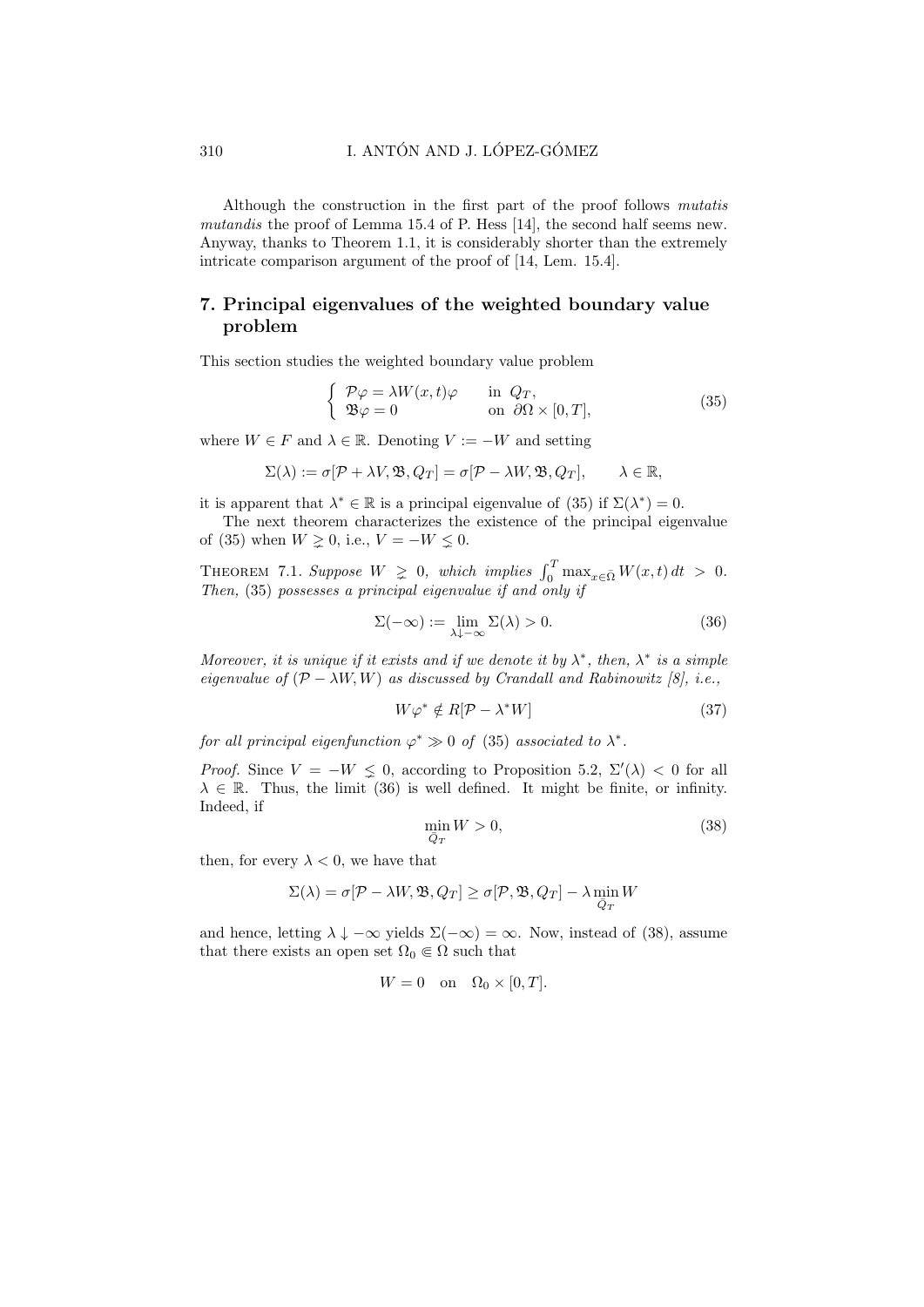Then,

$$
\Sigma(\lambda) = \sigma[\mathcal{P} - \lambda W, \mathfrak{B}, Q_T] \leq \sigma[\mathcal{P}, \mathfrak{D}, \Omega_0 \times (0, T)]
$$

for all  $\lambda \in \mathbb{R}$  and hence,

$$
\Sigma(-\infty) \le \sigma[\mathcal{P}, \mathfrak{D}, \Omega_0 \times (0, T)].
$$

On the other hand, by Theorem 6.1(b),

$$
\lim_{\lambda \uparrow \infty} \Sigma(\lambda) = -\infty. \tag{39}
$$

Suppose  $\Sigma(-\infty) > 0$ . Then,  $\Sigma(\lambda_1) > 0$  for some  $\lambda_1 \in \mathbb{R}$  and hence, by (39), there exists a unique  $\lambda^* \in \mathbb{R}$  such that  $\Sigma(\lambda^*) = 0$ . Conversely, if there exists  $\lambda^* \in \mathbb{R}$  such that  $\Sigma(\lambda^*) = 0$ , then,  $\Sigma(\lambda) > 0$  for all  $\lambda < \lambda^*$  and therefore,  $\Sigma(-\infty) > 0.$ 

It remains to prove (37). Let  $\varphi(\lambda)$  denote the principal eigenfunction associated to  $\Sigma(\lambda)$  normalized so that  $\int_{Q_T} \varphi^2(\lambda) = 1$ . By Theorem 5.1,  $\Sigma(\lambda)$  and  $\varphi(\lambda)$  are real analytic in  $\lambda$ . Thus, differentiating with respect to  $\lambda$  the identity

$$
(\mathcal{P} - \lambda W)\varphi(\lambda) = \Sigma(\lambda)\varphi(\lambda), \quad \lambda \in \mathbb{R},
$$

we find that

$$
(\mathcal{P} - \lambda W)\varphi'(\lambda) - W\varphi(\lambda) = \Sigma'(\lambda)\varphi(\lambda) + \Sigma(\lambda)\varphi'(\lambda), \quad \lambda \in \mathbb{R}.
$$

Thus, since  $\Sigma(\lambda^*) = 0$ , particularizing at  $\lambda = \lambda^*$  yields

$$
(\mathcal{P} - \lambda^* W)\varphi'(\lambda^*) = W\varphi(\lambda^*) + \Sigma'(\lambda^*)\varphi(\lambda^*).
$$
 (40)

Set  $\varphi^* := \varphi(\lambda^*)$ . To prove (37) we can argue by contradiction. Suppose that

$$
W\varphi^* \in R[\mathcal{P} - \lambda^* W].
$$

Then, (40) implies

$$
\Sigma'(\lambda^*)\varphi^* \in R[\mathcal{P} - \lambda^*W]
$$

and, since  $\Sigma'(\lambda^*) < 0$ , it becomes apparent that

$$
N[\mathcal{P} - \lambda^* W] = \text{span}[\varphi^*] \quad \text{and} \quad \varphi^* \in R[\mathcal{P} - \lambda^* W].
$$

As, for every  $\omega > 0$ , we have that

$$
(\mathcal{P} - \lambda^* W + \omega)\varphi^* = \omega\varphi^*
$$

and, owing to Theorem 1.1,  $(\mathcal{P} - \lambda^* W + \omega)^{-1}$  is strongly order preserving, because

$$
\sigma[\mathcal{P} - \lambda^* W + \omega, \mathfrak{B}, Q_T] = \omega > 0,
$$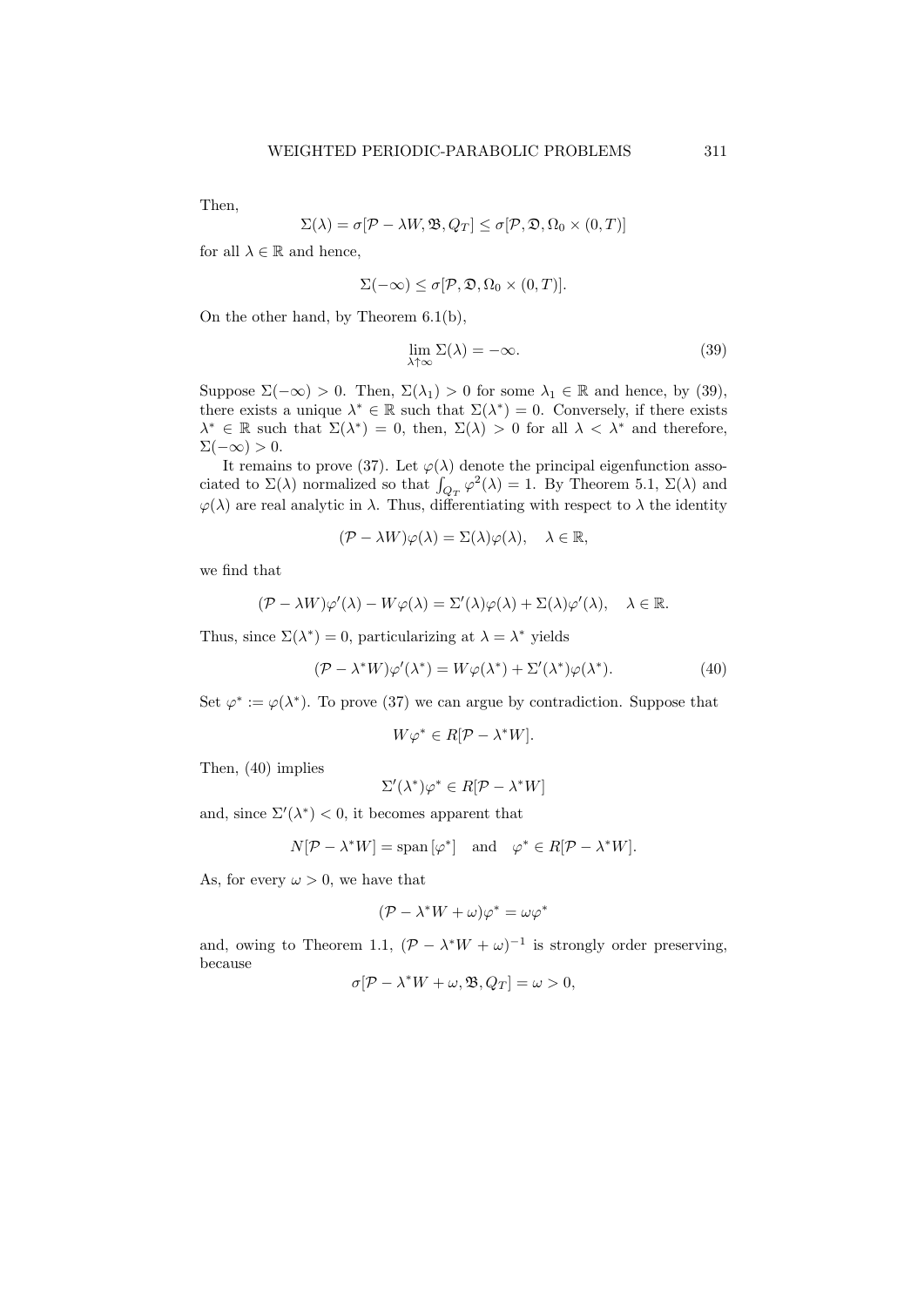by the Krein–Rutman theorem (see [22, Th. 6.3]), it becomes apparent that

$$
\frac{1}{\omega} = \operatorname{spect} (\mathcal{P} - \lambda^* W + \omega)^{-1}.
$$

On the other hand, since  $\varphi^* \in R[\mathcal{P} - \lambda^* W]$ , there exists  $u \in E$  such that

 $(\mathcal{P} - \lambda^* W + \omega)u = \omega u + \varphi^*.$ 

Equivalently,

$$
\frac{1}{\omega}u - (\mathcal{P} - \lambda^*W + \omega)^{-1}u = \frac{1}{\omega}\varphi^* > 0,
$$

which contradicts Theorem  $6.3(f)(b)$  of [22] and ends the proof.

Remark 7.2. Based on a very recent technical device of D. Daners and C. Thornett  $[12]$ , one can characterize the non-negative potentials W for which  $\Sigma(-\infty) < \infty$ . This analysis will appear in [11].

REMARK 7.3. Under the assumptions of Theorem 7.1, when  $\Sigma(-\infty) > 0$  we have that

$$
\begin{cases}\n\lambda^* > 0 & \text{if } \Sigma(0) > 0, \\
\lambda^* = 0 & \text{if } \Sigma(0) = 0, \\
\lambda^* < 0 & \text{if } \Sigma(0) < 0,\n\end{cases}
$$

as it has been illustrated in Figure 2.



Figure 2: The graph of  $\Sigma(\lambda)$  when  $W \geq 0$  and  $\Sigma(-\infty) > 0$ .

Essentially, the proof of (37) is based on the fact that  $\Sigma'(\lambda^*) \neq 0$ . Thus, the last assertion of Theorem 7.1 holds true as soon as

$$
\Sigma(\lambda^*) = 0
$$
 and  $\Sigma'(\lambda^*) \neq 0$ .

Consequently, the proof of Theorem 7.1 can be easily adapted to get the next result, whose proof is omitted here.

 $\Box$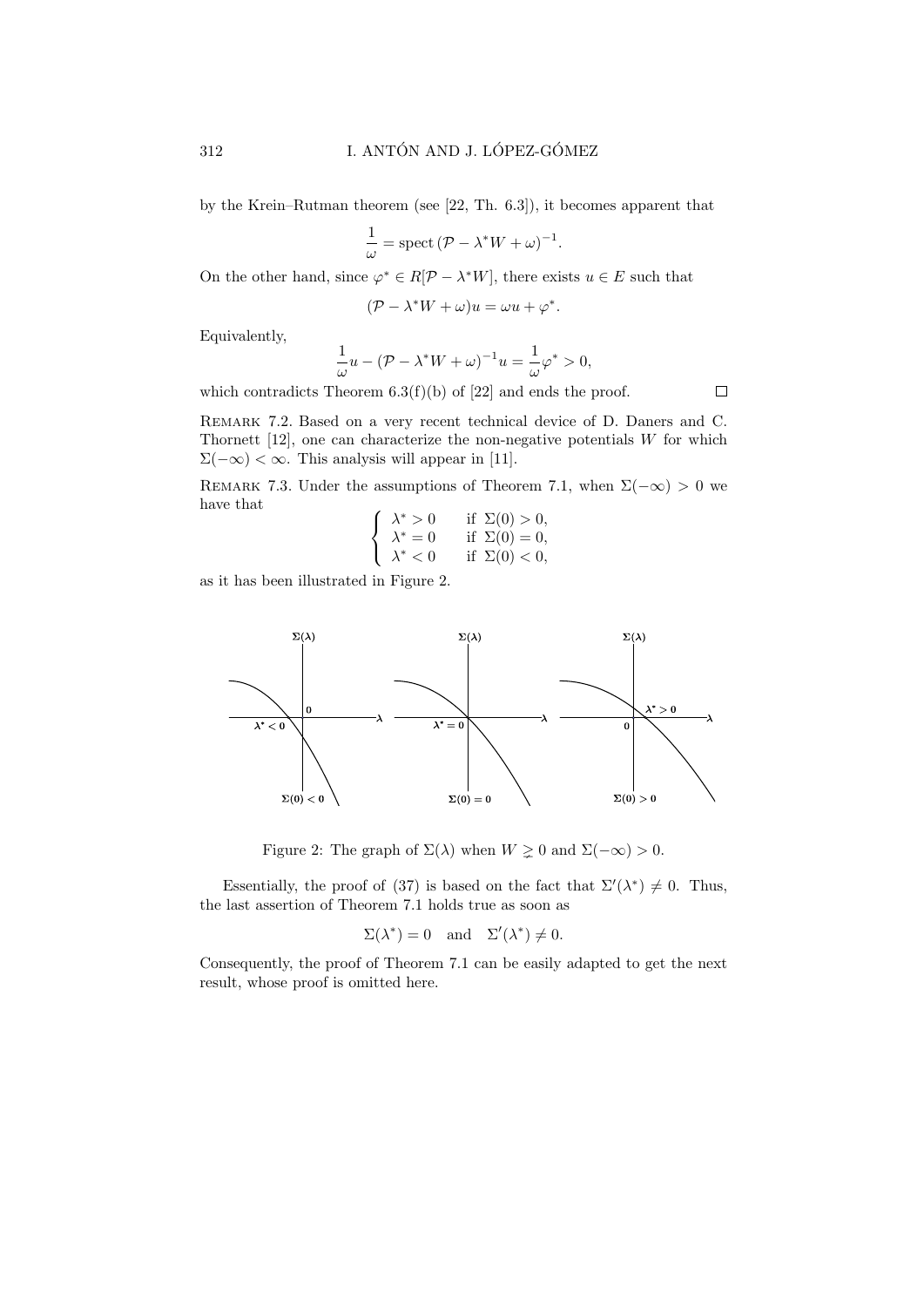THEOREM 7.4. Suppose  $W \leq 0$ , which implies  $\int_0^T \min_{x \in \bar{\Omega}} W(x, t) dt < 0$ . Then, (35) possesses a principal eigenvalue if and only if

$$
\Sigma(\infty):=\lim_{\lambda\uparrow\infty}\Sigma(\lambda)>0.
$$

Moreover, it is unique if it exists and if we denote it by  $\lambda^*$ , then,  $\lambda^*$  is a simple eigenvalue of  $(\mathcal{P} - \lambda W, W)$  as discussed by Crandall and Rabinowitz [8].

According to Proposition 5.2, when  $W \nleq 0$  we have that  $\Sigma'(\lambda) > 0$  for all  $\lambda \in \mathbb{R}$ . Figure 3 shows the graph of  $\Sigma(\lambda)$  in this case. Since  $\Sigma'(\lambda) > 0$  for all  $\lambda \in \mathbb{R}$ , we have that  $\lambda^* < 0$  if  $\Sigma(0) > 0$ ,  $\lambda^* = 0$  if  $\Sigma(0) = 0$ , and  $\lambda^* > 0$  if  $\Sigma(0) < 0.$ 



Figure 3: The graph of  $\Sigma(\lambda)$  when  $W \leq 0$  and  $\Sigma(\infty) > 0$ .

According to Theorems 7.1 and 7.4, if  $W \neq 0$  has constat sign, then, the problem (35) has a principal eigenvalue, if and only if,

$$
\sigma[\mathcal{P} - \lambda W, \mathfrak{B}, Q_T] > 0 \quad \text{for some} \quad \lambda \in \mathbb{R}.
$$

In the general case when  $W$  changes sign, as a byproduct of Theorem 6.1(c), the next result holds.

THEOREM 7.5. Suppose

$$
\int_0^T \min_{x \in \overline{\Omega}} W(x, t) dt < 0 < \int_0^T \max_{x \in \overline{\Omega}} W(x, t) dt.
$$
 (41)

Then, by Theorem  $6.1(c)$ ,

$$
\lim_{\lambda \downarrow -\infty} \Sigma(\lambda) = \lim_{\lambda \uparrow \infty} \Sigma(\lambda) = -\infty.
$$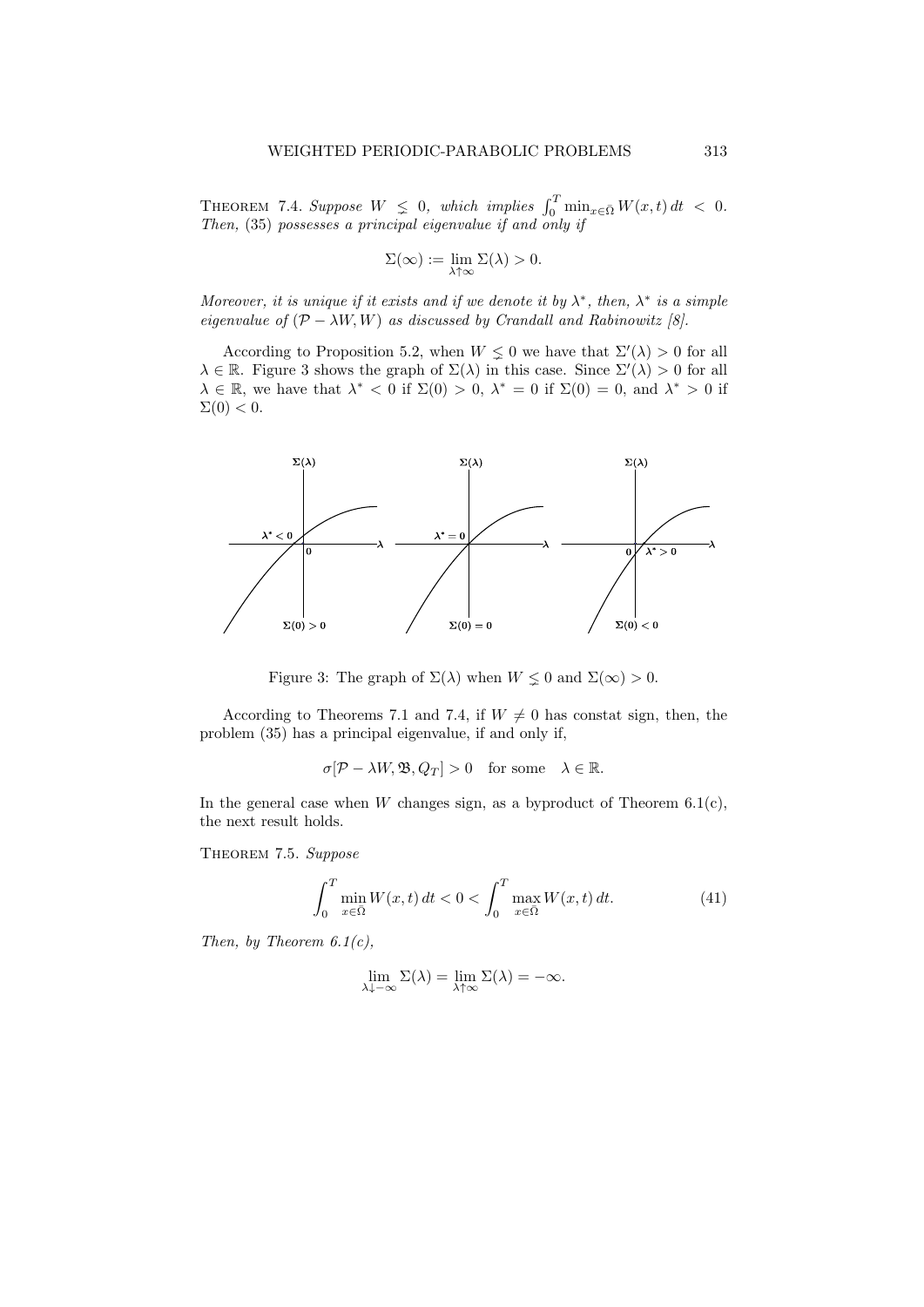Moreover, there exists a unique  $\lambda_0 \in \mathbb{R}$  such that

$$
\Sigma(\lambda_0) = \max_{\lambda \in \mathbb{R}} \Sigma(\lambda).
$$

Furthermore,  $\Sigma'(\lambda_0) = 0$ ,  $\Sigma'(\lambda) > 0$  if  $\lambda < \lambda_0$ , and  $\Sigma'(\lambda) < 0$  if  $\lambda > \lambda_0$ . Therefore, (35) possesses a principal eigenvalue, if and only if,  $\Sigma(\lambda_0) \geq 0$ . Moreover,  $\lambda_0$  provides us with unique principal eigenvalue of (35) if  $\Sigma(\lambda_0)$  = 0, while (35) possesses two principal eigenvalues,  $\lambda^*_- < \lambda^*_+$ , if  $\Sigma(\lambda_0) > 0$ . Actually, in this case,

$$
\lambda^*_-<\lambda_0<\lambda^*_+,
$$

and  $\lambda_{-}^{*}$  and  $\lambda_{+}^{*}$  are simple eigenvalues of  $(\mathcal{P}-\lambda W, W)$  as discussed by Crandalı and Rabinowitz [8].

Since  $\Sigma'(\lambda_0) = 0$ , zero cannot be a simple eigenvalue of  $(\mathcal{P} - \lambda_0 W, W)$  if  $\Sigma(\lambda_0) = 0$ . When  $\Sigma(\lambda_0) > 0$ , then:

$$
\lambda_{-}^{*} < 0 < \lambda_{+}^{*} \text{ if } \Sigma(0) > 0,
$$
  
\n
$$
0 = \lambda_{-}^{*} < \lambda_{+}^{*} \text{ if } \Sigma(0) = 0 \text{ and } \Sigma'(0) > 0,
$$
  
\n
$$
\lambda_{-}^{*} < \lambda_{+}^{*} = 0 \text{ if } \Sigma(0) = 0 \text{ and } \Sigma'(0) < 0,
$$
  
\n
$$
0 < \lambda_{-}^{*} < \lambda_{+}^{*} \text{ if } \Sigma(0) < 0 \text{ and } \Sigma'(0) > 0,
$$
  
\n
$$
\lambda_{-}^{*} < \lambda_{+}^{*} < 0 \text{ if } \Sigma(0) < 0 \text{ and } \Sigma'(0) < 0.
$$

In particular, (35) admits two eigenvalues with contrary sign if, and only if,  $\sigma[\mathcal{P}, \mathfrak{B}, Q_T] > 0$ . Figure 4 shows the graph of  $\Sigma(\lambda)$  when  $\Sigma(0) \neq 0$ .



Figure 4: The graph of  $\Sigma(\lambda)$  when W changes sign and  $\Sigma(\lambda_0) > 0$ .

Naturally, from this abstract theory the following generalized version of a classical result of K. J. Brown and S. S. Lin [6] holds.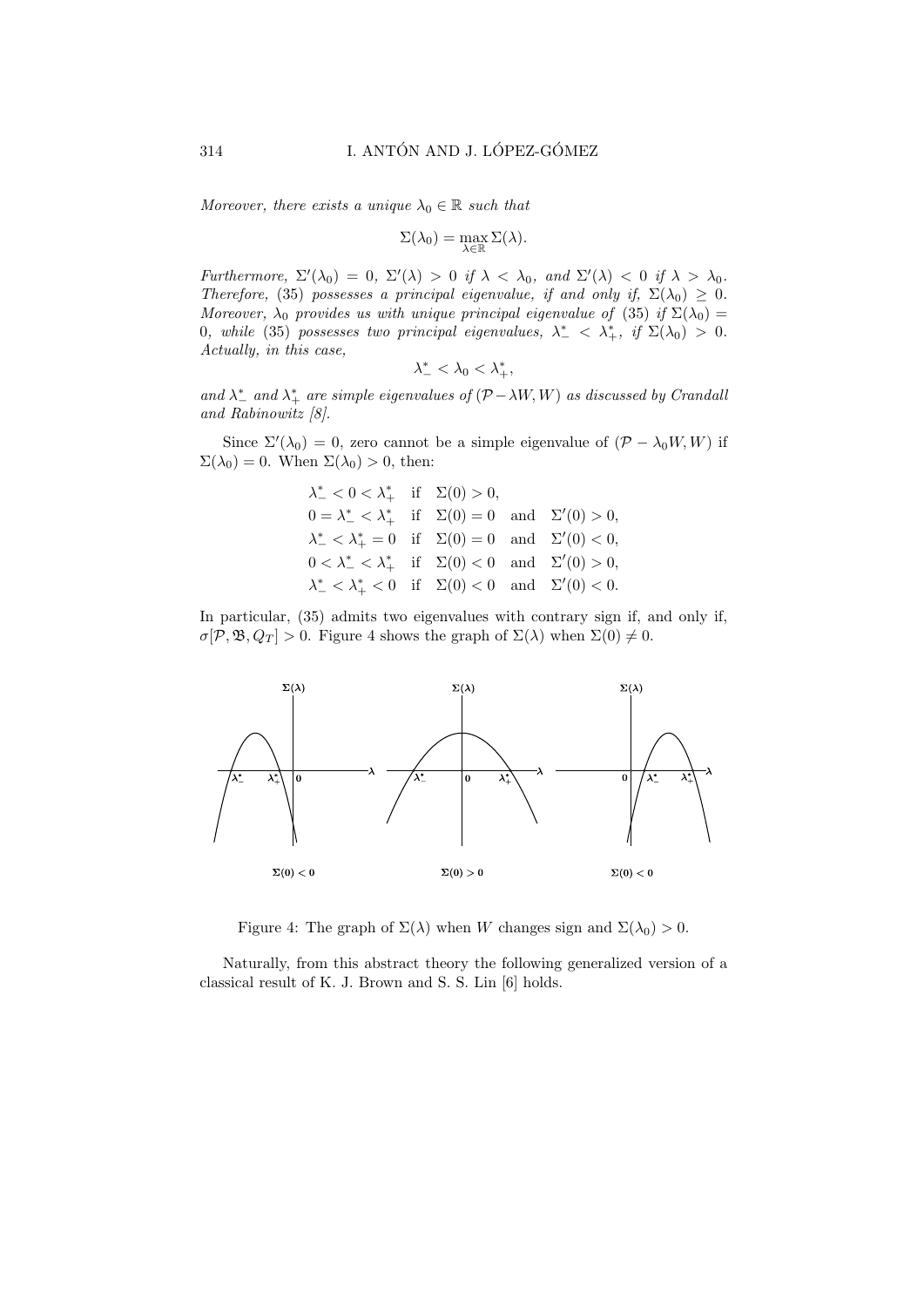COROLLARY 7.6. Suppose  $\Sigma(0) = 0$  and  $W \in F$  satisfies (41). Then:

- (a) The problem (35) possesses a negative principal eigenvalue,  $\lambda^*$  < 0, if, and only if,  $\Sigma'(0) < 0$ . Moreover, in such case,  $\lambda^*_{-}$  is the unique non-zero eigenvalue of (35) and  $\Sigma'(\lambda_{-}^{*}) > 0$ . Therefore,  $\lambda_{-}^{*}$  is a simple eigenvalue of  $(\mathcal{P} - \lambda W, W)$  as discussed by Crandall and Rabinowitz [8].
- (b) The problem (35) possesses a positive principal eigenvalue,  $\lambda^*_{+} > 0$ , if, and only if,  $\Sigma'(0) > 0$ . Moreover, in such case,  $\lambda^*_{+}$  is the unique non-zero eigenvalue of (35) and  $\Sigma'(\lambda_+^*)$  < 0. Therefore,  $\lambda_+^*$  is a simple eigenvalue of  $(\mathcal{P} - \lambda W, W)$  as discussed by Crandall and Rabinowitz [8].

When, in addition,  $\Sigma'(0) = 0$ , then  $\lambda = 0$  is the unique principal eigenvalue of (35), as illustrated in the third picture of Figure 5.

Figure 5 sketches each of the possible cases considered by Corollary 7.6.



Figure 5: The graph of  $\Sigma(\lambda)$  when W changes sign and  $\Sigma(0) = 0$ .

In the classical elliptic context of K. J. Brown and S. S. Lin [6] and the periodic-parabolic counterpart of P. Hess [14], it is imposed that  $\Gamma_0 = \emptyset$ ,  $\beta = 0$ on  $\Gamma_1 = \partial \Omega$ , and  $c = 0$  in  $Q_T$ . In other words,  $\mathfrak{B}$  is the Neumann operator on  $\partial\Omega$  and  $c = 0$ . Thus, since  $\mathcal{P}1 = 0$  in  $Q_T$  and  $\mathcal{B}1 = 0$  on  $\partial\Omega$ , it is apparent that  $\lambda = 0$  provides us with an eigenvalue of the problem (35), and that  $\varphi = 1$ is a principal eigenfunction associated to  $\lambda = 0$ . Thus,  $\Sigma(0) = 0$  and

$$
(\mathcal{P} - \lambda W)\varphi(\lambda) = \Sigma(\lambda)\varphi(\lambda), \quad \lambda \in \mathbb{R},
$$

where  $\varphi(0) = 1$  and  $\varphi(\lambda)$  is real analytic. Hence, differentiating with respect to  $\lambda$  and particularizing at  $\lambda = 0$ , it becomes apparent that

$$
\mathcal{P}\varphi'(0) - W = \Sigma'(0).
$$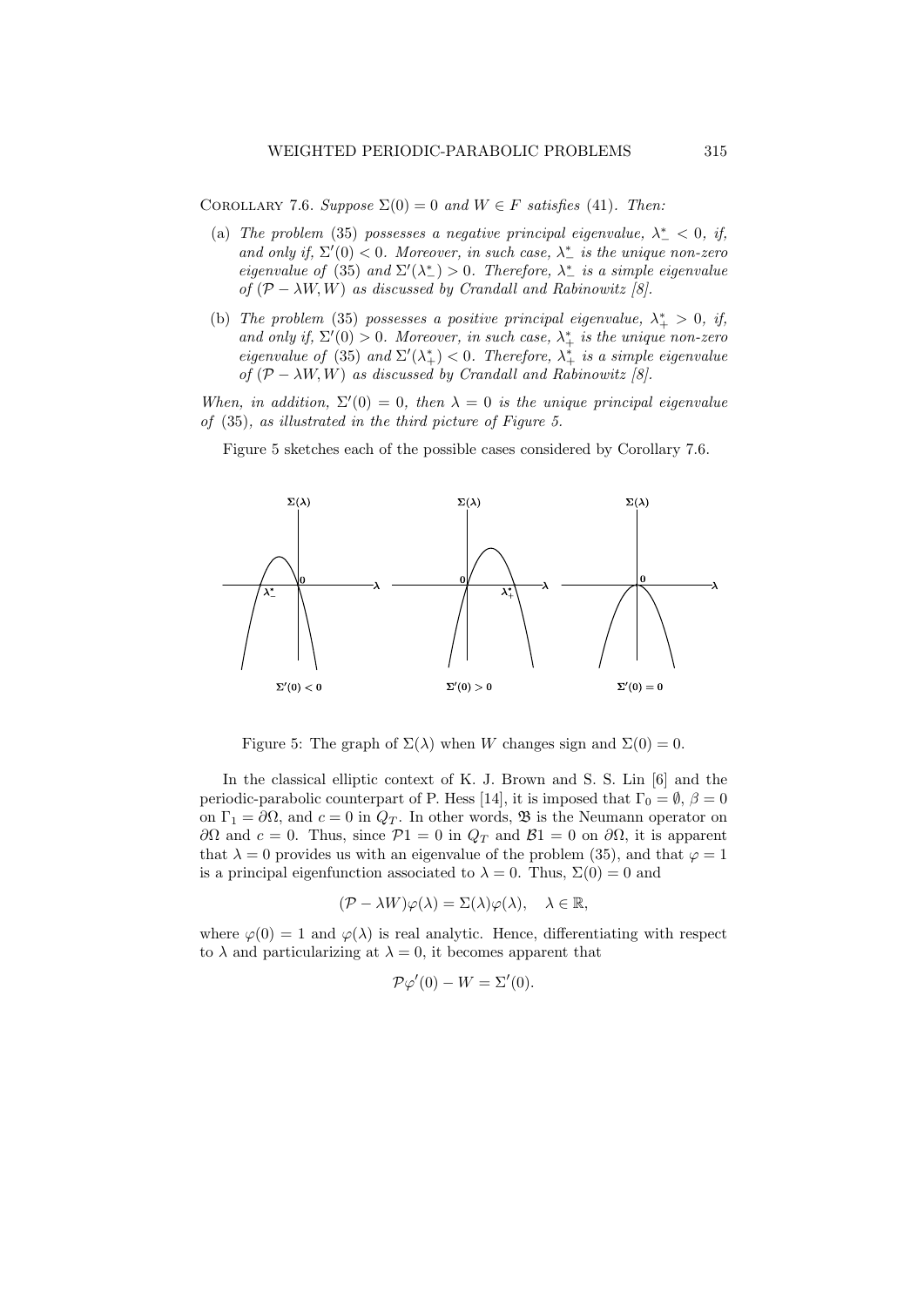Therefore, integrating in  $Q_T$  yields

$$
\Sigma'(0) = -\frac{1}{|Q_T|} \int_{Q_T} W(x, t) \, dx \, dt,\tag{42}
$$

because

$$
\int_{Q_T} \mathcal{P}\varphi'(0) = \int_{Q_T} \partial_t \varphi'(0) + \int_{Q_T} \mathfrak{L}\varphi'(0) = 0.
$$
\n(43)

Indeed, since  $\varphi'(0) \in F$ , for every  $x \in \overline{\Omega}$ , we have that

$$
\int_0^T \partial_t \varphi'(0) = \varphi'(0)(x,T) - \varphi'(0)(x,0) = 0.
$$

Moreover, for every  $t \in [0, T]$ , integrating by parts in  $\Omega$  it becomes apparent that

$$
\int_{\Omega} \mathfrak{L}\psi'(0) dx = \int_{\Omega} \varphi'(0) \mathfrak{L}^* 1 dx = 0.
$$

Therefore, (43), and hence (42), holds. Consequently, Corollary 7.6 can be reformulated in terms of the sign of the total mass  $\int_{Q_T} W$ , providing us with the following periodic-parabolic counterpart of the main theorem of K. J. Brown and S. S. Lin [6].

COROLLARY 7.7. Suppose  $\Gamma_0 = \emptyset$ ,  $\beta = 0$  on  $\Gamma_1 = \partial \Omega$ ,  $c = 0$  in  $Q_T$ , and  $W \in F$ satisfies (41). Then:

- (a) The problem (35) possesses a negative principal eigenvalue,  $\lambda^*$  < 0, if, and only if,  $\int_{Q_T} W > 0$ . Moreover, in such case,  $\lambda^*_-$  is the unique nonzero eigenvalue of (35) and  $\Sigma'(\lambda_{-}^{*}) > 0$ . Therefore,  $\lambda_{-}^{*}$  is a simple eigenvalue of  $(\mathcal{P} - \lambda W, W)$  as discussed by Crandall and Rabinowitz [8].
- (b) The problem (35) possesses a positive principal eigenvalue,  $\lambda^*_{+} > 0$ , if, and only if,  $\int_{Q_T} W < 0$ . Moreover, in such case,  $\lambda^*_{+}$  is the unique nonzero eigenvalue of (35) and  $\Sigma'(\lambda_+^*) < 0$ . Therefore,  $\lambda_+^*$  is a simple eigenvalue of  $(\mathcal{P} - \lambda W, W)$  as discussed by Crandall and Rabinowitz [8].
- If  $\int_{Q_T} W = 0$ , then  $\lambda = 0$  is the unique principal eigenvalue of (35).

### Acknowledgements

The authors sincerely thank the anonymous reviewer of this paper for suggesting them the validity of Theorem 6.2 as a possible extension of Lemma 15.4 of P. Hess [14], and for a careful reading of this paper. They also thank to the Ministry of Economy and Competitiveness of Spain for partial support under Grant MTM2015-65899-P, as well as to the Institute of Inter-disciplinar Mathematics (IMI) of Complutense University.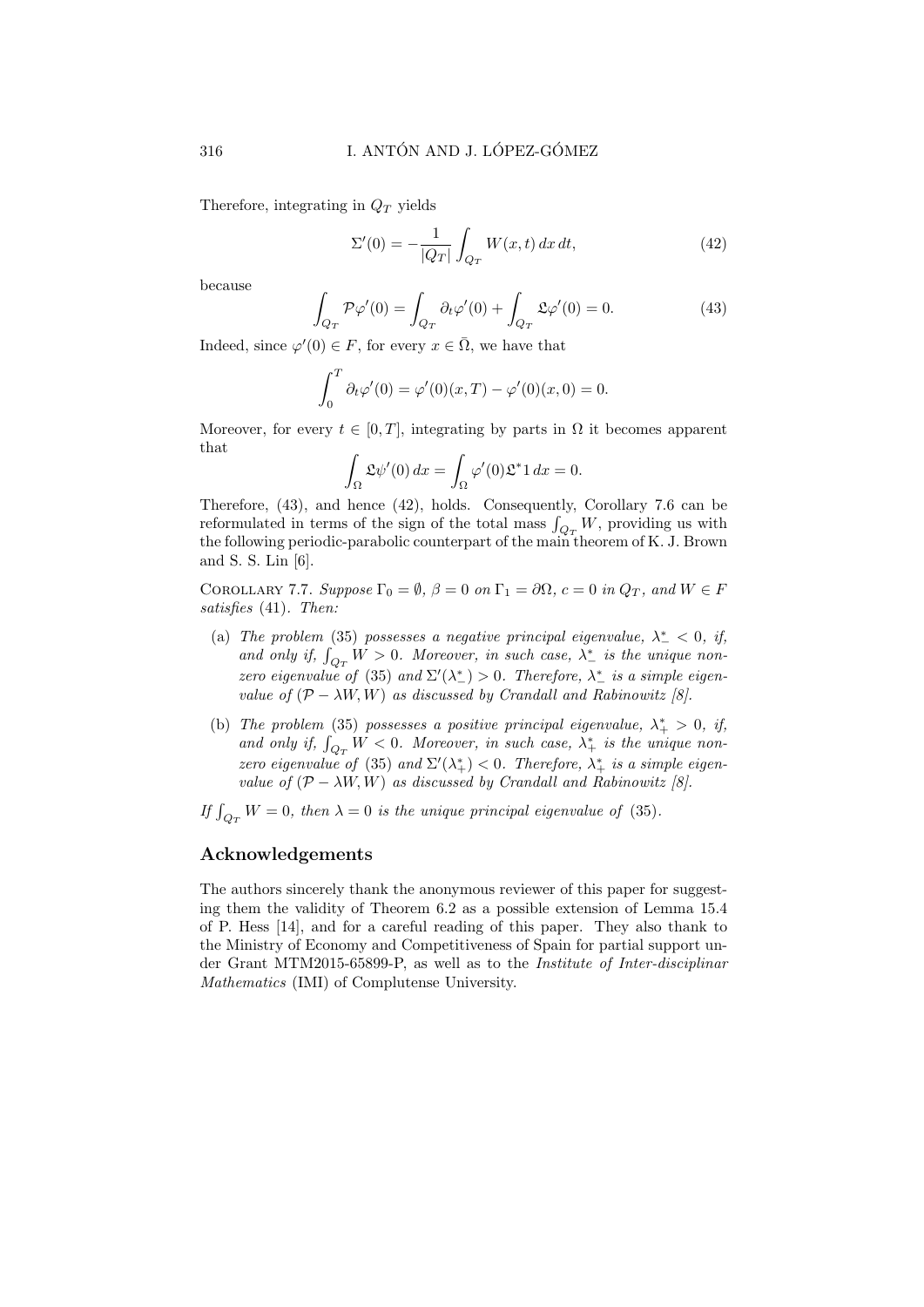#### **REFERENCES**

- $[1]$  H. AMANN AND J. LÓPEZ-GÓMEZ, A priori bounds and multiple solutions for superlinear indefinite elliptic problems, J. Differential Equations 146 (1998), 336–374.
- [2] I. ANTÓN AND J. LÓPEZ-GÓMEZ, The strong maximum principle for periodicparabolic systems and the existence of principal eigenvalues, Proceedings of the First World Congress of Nonlinear Analysts, Orlando 1992, 1996, pp. 323–334.
- [3] I. ANTÓN AND J. LÓPEZ-GÓMEZ, Principal eigenvalues for cooperative periodicparabolic systems, Adv. Differential Equations (2017).
- $[4]$  A. BELTRAMO AND P. HESS, On the principal eigenvalue of a periodic-parabolic operator, Comm. Partial Differential Equations 9 (1984), 919–941.
- [5] H. BERESTYCKI, L. NIRENBERG, AND S. R. S. VARADHAN, The principal eigenvalue and maximum principle for second order elliptic operator sin general domains, Comm. Pure Appl. Math. 47 (1994), 47–92.
- [6] K. J. Brown and S. S. Lin, On the existence of positive eigenfunctions for an eigenvalue problem with indefinite weight function, J. Math. Anal. Appl. 75 (1980), 112–120.
- [7] S. CANO-CASANOVA AND J. LÓPEZ-GÓMEZ, Properties of the principal eigenvalues of a general class of nonclassical mixed boundary value problems, J. Differential Equations 178 (2002), 123–211.
- [8] M. G. CRANDALL AND P. H. RABINOWITZ, *Bifurcation from simple eigenvalues*, J. Funct. Anal. 8 (1971), 321–340.
- [9] D. Daners, Existence and perturbation of principal eigenvalues for a periodicparabolic problem, Proceedings of Nonlinear Differential Equations, Miami 1999, 2000, pp. 51–67.
- [10] D. DANERS AND P. KOCH-MEDINA, Abstract evolution equations, periodic problems and positivity, Pitman Research Notes in Mathematics Series, no. 279, Longman Scientifical and Technical, Essex, 1992.
- [11] D. DANERS AND J. LÓPEZ-GÓMEZ, (in preparation).
- [12] D. DANERS AND C. THORNETT, *Periodic-parabolic eigenvalue problems with a* large parameter and degeneration, J. Differential Equations 261 (2016), 273–295.
- [13] M. D. DONSKER AND S. R. S. VARADHAN, On the principal eigenvalue of second order elliptic differential operators, Comm. Pure Appl. Math. 29 (1976), 595– 621.
- [14] P. Hess, Periodic-parabolic boundary value problems and positivity, Pitman Research Notes in Mathematics Series, no. 247, Longman Scientifical and Technical, Essex, 1991.
- [15] P. HESS AND T. KATO, On some linear and nonlinear eigenvalue problems with an indefinite weight function, Comm. Partial Differential Equations 5 (1980), 999–1030.
- [16] T. Kato, Superconvexity of the spectral radious and and convexity of the spectral bound and type, Math. Z. 180 (1982), 265–273.
- [17] T. Kato, Perturbation theory for linear operators, Springer, 1995.
- $[18]$  J. López-Gómez, On linear weighted boundary value problems, Partial differential equations, Han-sur-Lesse 1993 (Berlin), Mathematics Research, vol. 82,